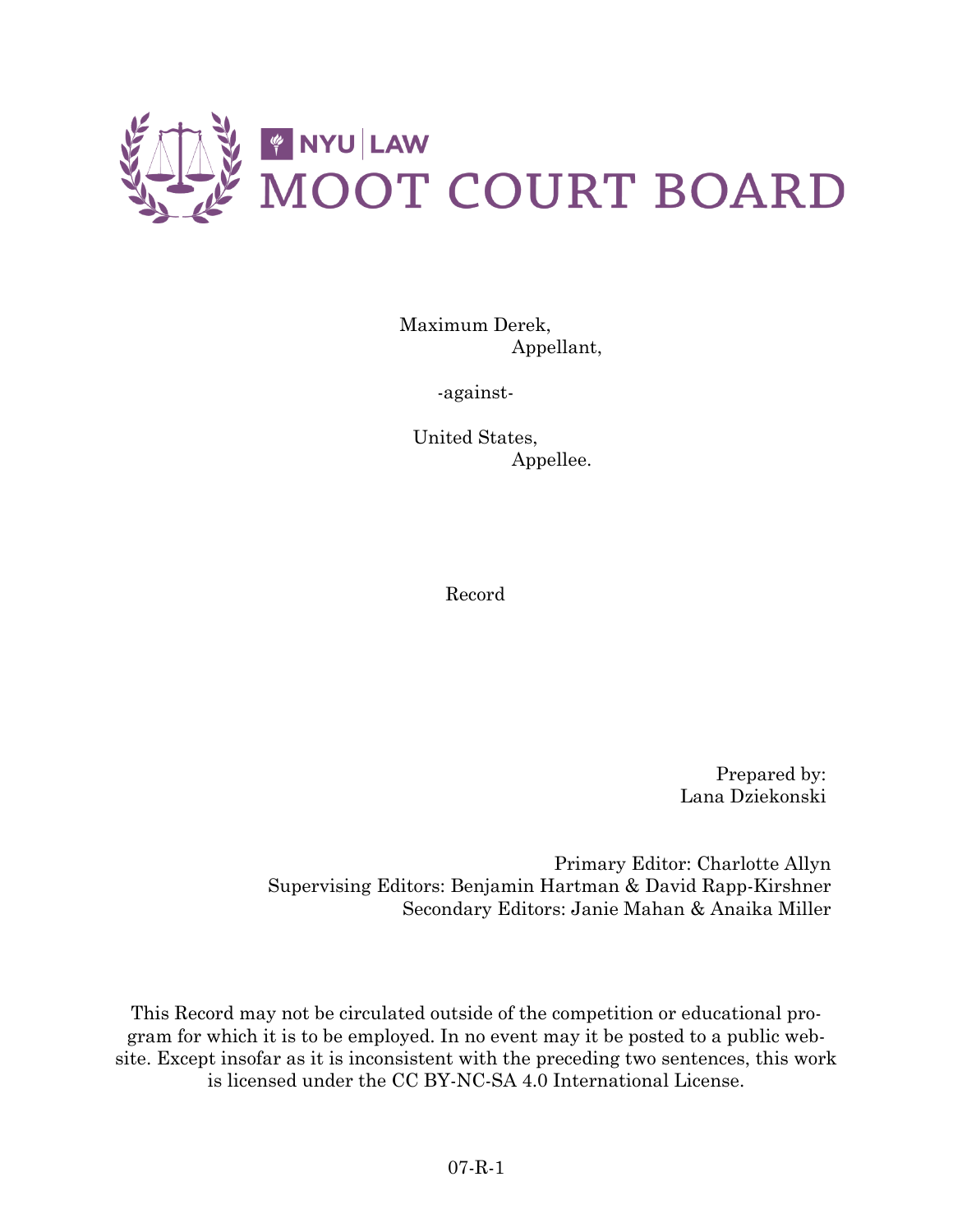# UNITED STATES DISTRICT COURT FOR THE DISTRICT OF WEST DAKOTA

| United States of America,<br>-against-                                                                       |                                                                                   |            | PRESENTENCE INVESTIGATION<br><b>REPORT</b>                                                      |  |  |
|--------------------------------------------------------------------------------------------------------------|-----------------------------------------------------------------------------------|------------|-------------------------------------------------------------------------------------------------|--|--|
|                                                                                                              |                                                                                   |            |                                                                                                 |  |  |
| Maximum Derek,                                                                                               |                                                                                   |            | Docket No. CR 19-193-92-TGP                                                                     |  |  |
| Defendant.                                                                                                   |                                                                                   |            |                                                                                                 |  |  |
| <b>Prepared for:</b>                                                                                         | The Honorable Doug L. Forcett<br>U.S. District Judge                              |            |                                                                                                 |  |  |
| <b>Prepared by:</b>                                                                                          | Chip B. Driver<br>U.S. Probation Officer<br>Jackson, West Dakota 19402            |            |                                                                                                 |  |  |
| <b>Assistant U.S. Attorney</b><br>Mr. Trevor Bambadjan<br>47 Shellstrop Avenue<br>Jackson, West Dakota 19402 |                                                                                   |            | <b>Defense Counsel</b><br>Mr. Jeremy Bearimy<br>30 Garnett Street<br>Jackson, West Dakota 19402 |  |  |
| <b>Sentence Date:</b>                                                                                        | September 17, 2020                                                                |            |                                                                                                 |  |  |
| Offense:                                                                                                     | Count $1$ :<br>Armed Robbery $(18 \text{ U.S.C. } § 1951(a))$<br>$108-135$ months |            |                                                                                                 |  |  |
| <b>Release Status:</b>                                                                                       | Detained without bail since 02/04/2020                                            |            |                                                                                                 |  |  |
| Detainers:                                                                                                   | None                                                                              |            |                                                                                                 |  |  |
| Codefendants:                                                                                                | None                                                                              |            |                                                                                                 |  |  |
| <b>Related Cases:</b>                                                                                        | None                                                                              |            |                                                                                                 |  |  |
| Date Report Prepared:                                                                                        |                                                                                   | 06/20/2020 |                                                                                                 |  |  |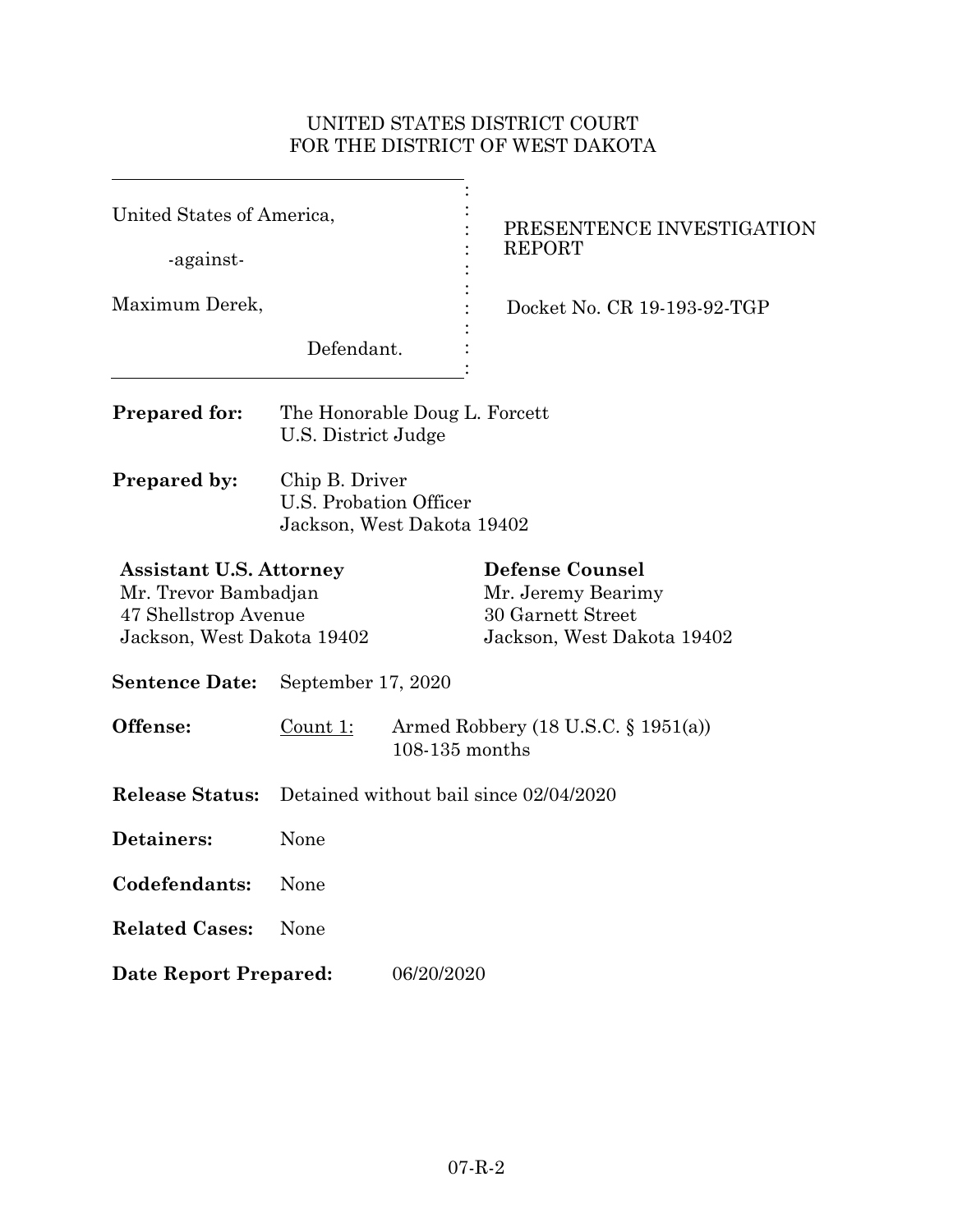# **Identifying Data:**

| Date of Birth:<br>Age:<br>Race:<br>Sex:                        | 11/02/1972<br>47<br>White<br>Male                     |
|----------------------------------------------------------------|-------------------------------------------------------|
| SS #:<br>$FBI \#$ :<br>$USM \#$ :<br>State ID #:<br>PACTS ID#: |                                                       |
| <b>Education:</b><br>Dependents:<br>Citizenship:               | High school diploma<br>2<br><b>United States</b>      |
| Legal Address:                                                 | 207 S Mantzoukas Street<br>Jackson, West Dakota 19402 |
| Aliases:                                                       | Max Derek,<br>"Chimes"                                |
| Codefendants:                                                  | None                                                  |
| <b>Related Cases:</b>                                          | None                                                  |

*Restrictions on Use and Redisclosure of Presentence Investigation Report.*  Disclosure of this presentence investigation report to the Federal Bureau of Prisons and redisclosure by the Bureau of Prisons is authorized by the United States District Court solely to assist administering the offender's prison sentence and other limited purposes, including deportation proceedings and federal investigations directly related to terrorist activities. If this presentence investigation report is redisclosed by the Federal Bureau of Prisons upon completion of its sentence administration function, the report must be returned to the Federal Bureau of Prisons or destroyed. It is the policy of the federal judiciary and the Department of Justice that further redisclosure of the presentence investigation report is prohibited without the consent of the sentencing judge.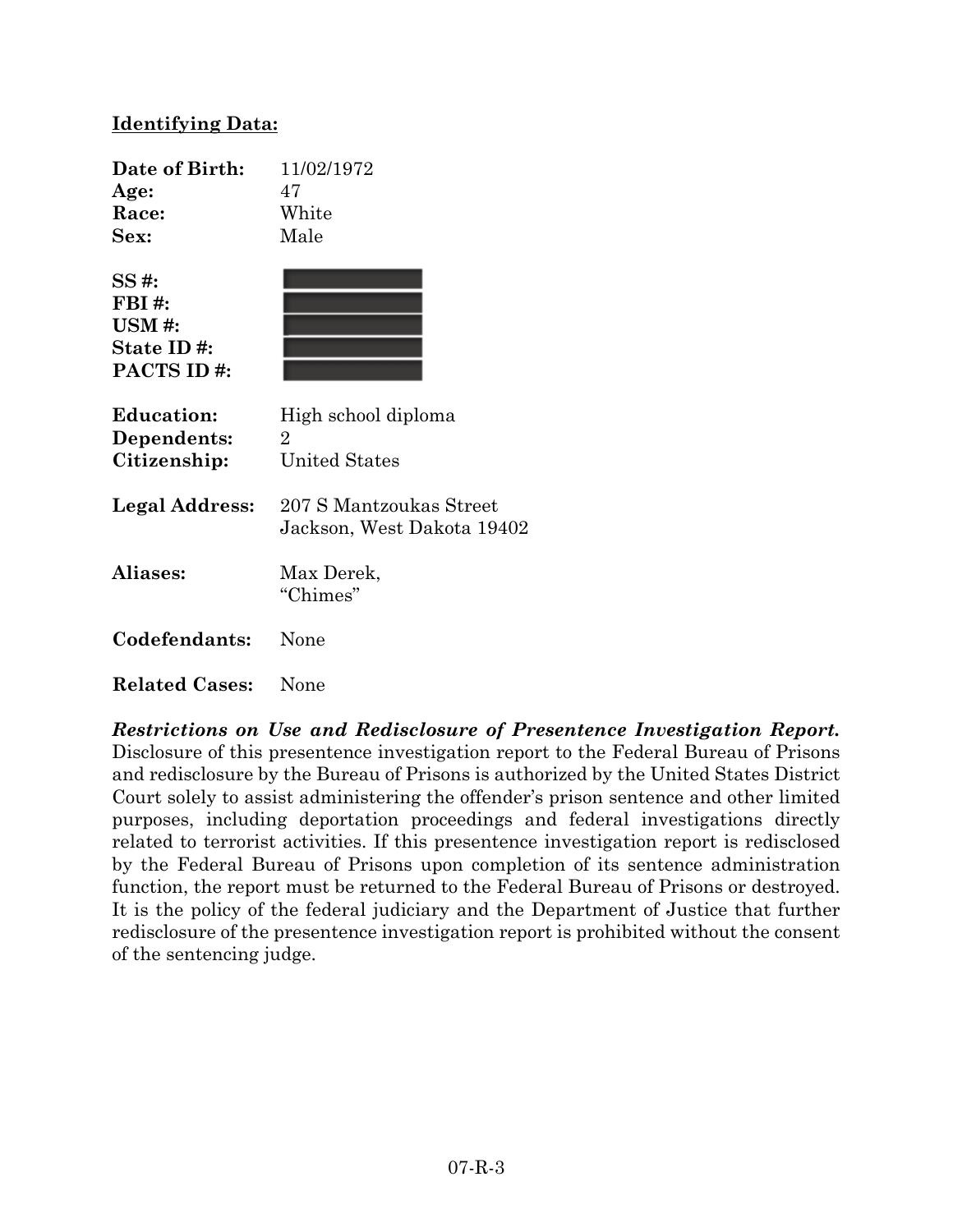# **PART A. THE OFFENSE**

## Charge(s) and Conviction(s)

- 1. Maximum Derek was arrested on February 4, 2020, by Officers D'Arcy Janet and Damon Shawn, and charged by Assistant United States Attorney Trevor Bambadjan on February 6, 2020.
- 2. Count One charges that on February 2, 2020, the above-named Defendant committed an armed robbery of Michael's Neighborhood Grocery in the State of West Dakota in violation of 18 U.S.C. § 1951(a).
- 3. Maximum Derek entered a guilty plea before the Honorable Judge Doug L. Forcett on May 20, 2020. The Honorable Judge Doug L. Forcett accepted the guilty plea and set the sentencing hearing for September 17, 2020.

### The Offense Conduct

- 4. On February 2, 2020, Maximum Derek entered Michael's Neighborhood Grocery in the State of West Dakota at about 9:30 PM, shortly before closing. Derek was wearing a mask and gloves and carrying a .38 caliber automatic pistol. Derek kept his weapon drawn the entire time he was inside the grocery store.
- 5. When Derek entered the building, there were only two employees still in the store, Chidi Anagonye and Jason Mendoza, who were in the process of cleaning the store in preparation for closing. Anagonye and Mendoza hid behind a produce stand when they saw Derek enter. Derek initially went straight to the cash registers and attempted to open them. After finding them locked, he turned his attention to Anagonye and Mendoza. Pointing his gun toward the produce section where they were hiding, he shouted, "I see you back there! Don't move." Keeping his gun trained on them, Derek walked over to Anagonye and Mendoza's hiding place and ordered them to get up and put their hands in the air. He then forced them, at gunpoint, to walk in front of him to the cash registers at the front of the store.
- 6. Keeping his gun trained on Anagonye and Mendoza, Derek ordered them to open each of the four cash registers and put all the cash into bags. Derek retrieved the bags from Anagonye and Mendoza and then ordered them to back away from the registers with their hands in the air, and not to move as he left. Derek continued to point his gun at them as he exited the building. Once Derek reached the door he turned and ran, rounding the corner and passing out of sight of the employees in the store.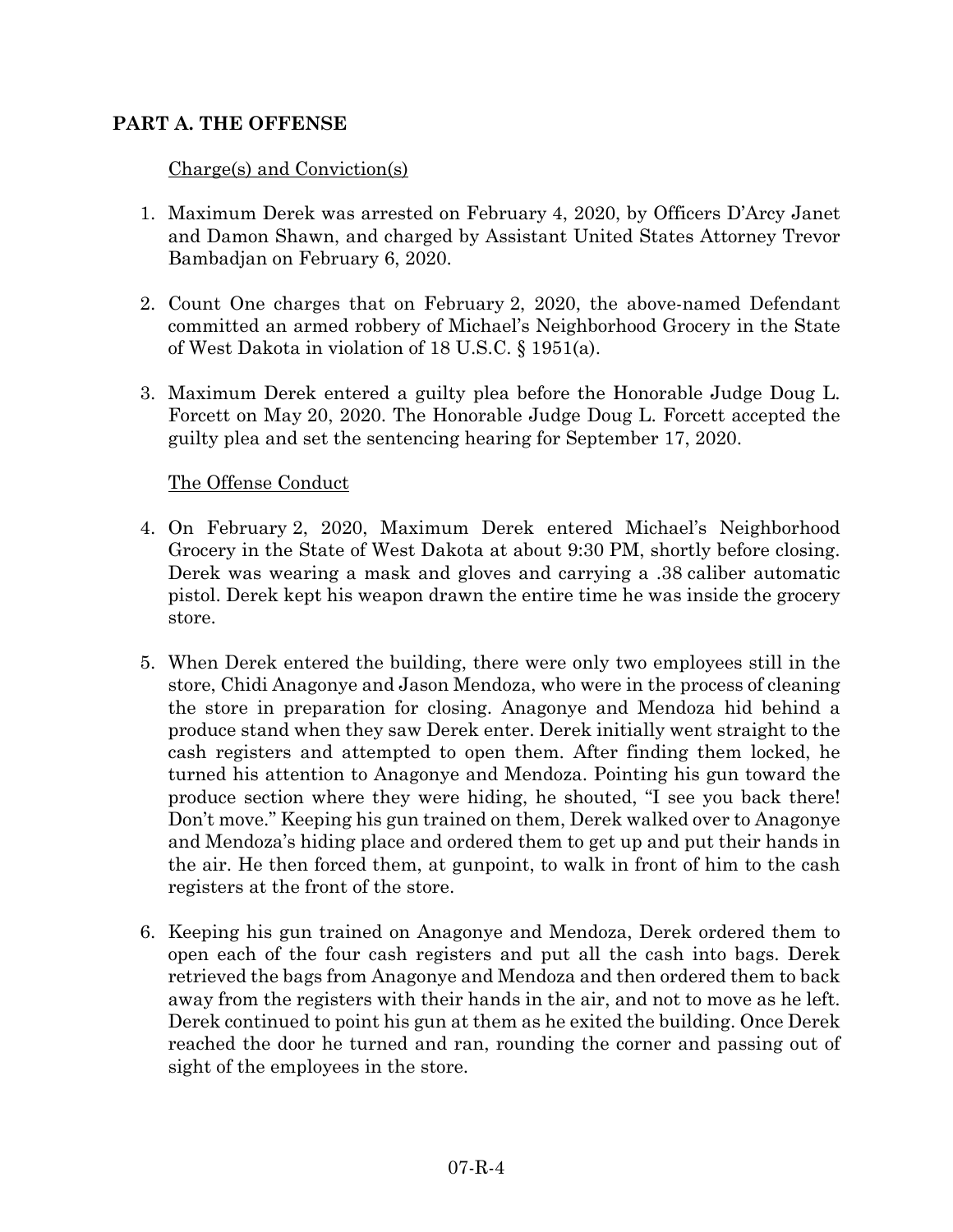- 7. As soon as Derek was out of sight, Anagonye summoned the police. Mendoza heard a car door slam and ran to the window, where he saw a car driving away. The driver was not wearing a mask but Mendoza thought it could be the man who had just been in the store, and he managed to make a note of the license plate number.
- 8. Officers D'Arcy Janet and Damon Shawn took witness statements from both Anagonye and Mendoza. Officer Janet was able to obtain Maximum Derek's name and DMV photo based on the license plate number Mendoza had seen. Mendoza confirmed that he thought the DMV photo resembled the robber.
- 9. Officer Janet was able to obtain an arrest warrant for Maximum Derek based on the above information, and on February 4, 2020, she and Officer Shawn went to Derek's registered address. They observed a car in the driveway with the same license plate number given to them by Mendoza. When the officers knocked on the door, it was answered by a woman, Mindy St. Claire, who said she had not seen Derek recently. Ms. St. Claire consented to a search of her house and the officers quickly found Derek in a back room. In a hall closet the officers found a mask, gloves, and a bag of cash, which they believed to be from the Michael's Neighborhood Grocery robbery. The officers arrested Derek and took him and the physical evidence they had found into custody.

## Victim Impact

- 10.Chidi Anagonye and Jason Mendoza are both victims in this case. Maximum Derek held Anagonye and Mendoza at gunpoint, placing them in fear of serious bodily harm or death to facilitate his crime. Both Anagonye and Mendoza underwent a traumatic experience and have been in counseling since the incident.
- 11.Michael Architect, the owner of Michael's Neighborhood Grocery, is also a victim in this offense, having suffered a loss of property.

# Adjustment for Obstruction of Justice

12.The probation officer has no information to suggest that Defendant impeded or obstructed justice in connection with this prosecution.

# Adjustment for Acceptance of Responsibility

13.The probation officer interviewed Defendant in the presence of Defendant's attorney, Jeremy Bearimy. Upon advice of counsel, Defendant declined to discuss the circumstances surrounding his conviction in view of a planned appeal.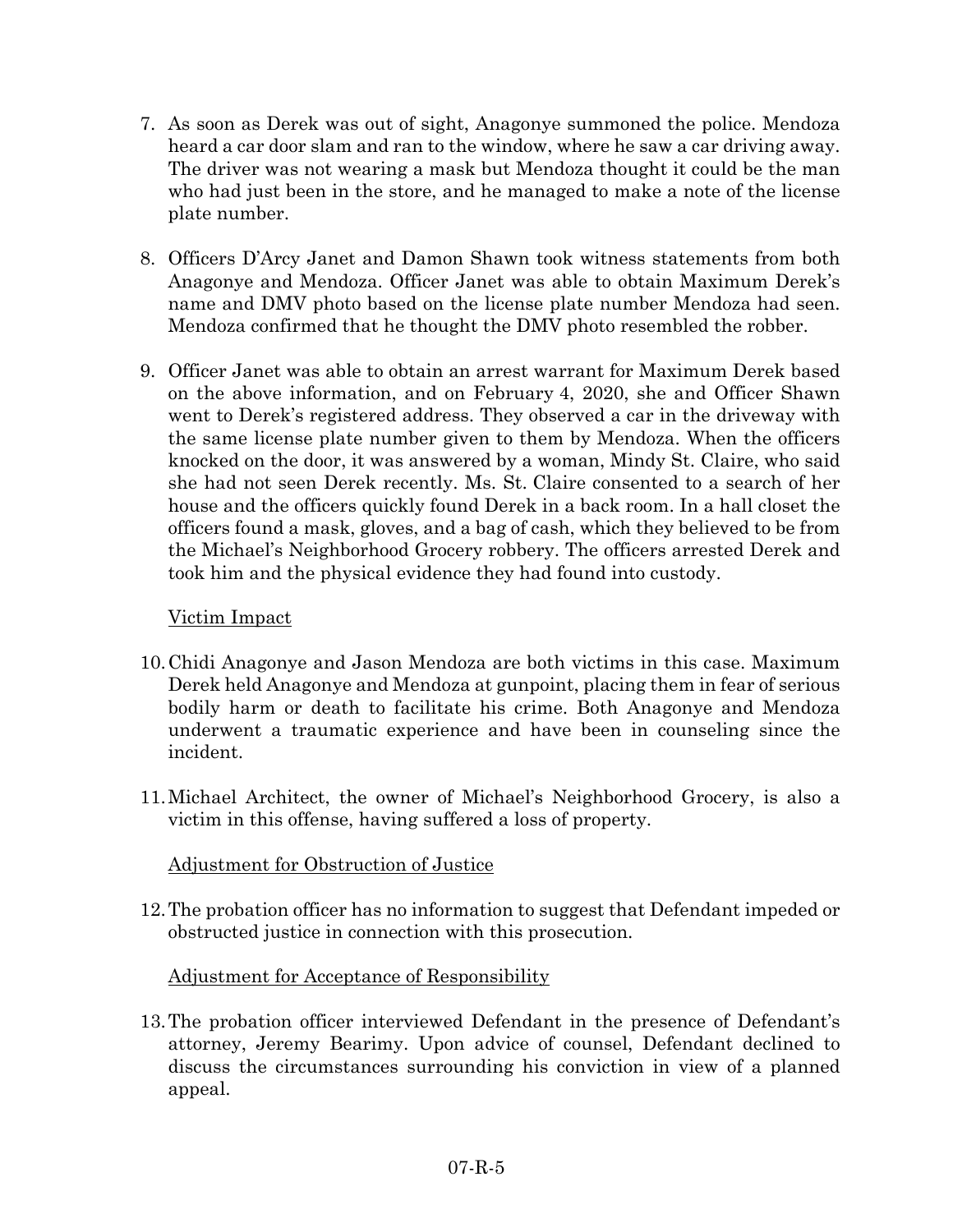## Offense Level Computation

- 14.The 2005 edition of the Federal Sentencing Guidelines Manual has been used in this case.
- 15.**Base Offense Level:** The guideline for an 18 U.S.C. § 1951(a) offense is found in section 2B3.1(a) of the Federal Sentencing Guidelines Manual. That section provides that the base offense level for robbery shall be 20.
- 16.**Specific Offense Characteristics:** In furtherance of his robbery, Defendant brandished and threatened victims Chidi Anagonye and Jason Mendoza with a firearm. Therefore, pursuant to section 2B3.1(b)(2)(C) of the Federal Sentencing Guidelines Manual, five levels are added to the base offense level. In addition, using the threat of his firearm, Defendant forced victims to accompany him to a different location. Therefore, pursuant to section 2B3.1(b)(4)(A), a further four levels are added to the base offense level.
- 17.**Victim-Related Adjustment:** None
- 18.**Adjustment for Role in the Offense:** None
- 19.**Adjustment for Obstruction of Justice:** None
- 20.**Total Offense Level:** 29

# **PART B. DEFENDANT CRIMINAL HISTORY**

Juvenile Adjudication(s)

21. None

Adult Criminal Conviction(s)

- 22. Defendant was represented by legal counsel for each criminal conviction.
- 23.

| Date of<br>$\operatorname{Arrest}$ | Conviction/Court                                                                            | Date Sentence<br>Imposed/Disposition           | Guideline/Points |
|------------------------------------|---------------------------------------------------------------------------------------------|------------------------------------------------|------------------|
| 04/02/1998<br>(Age 25)             | Criminal<br>Possession of a<br>Weapon/Jackson<br>Criminal Court,<br>Jackson,<br>West Dakota | 06/25/1998,<br>Indefinite term of<br>probation | 4A1.1(c) / 1     |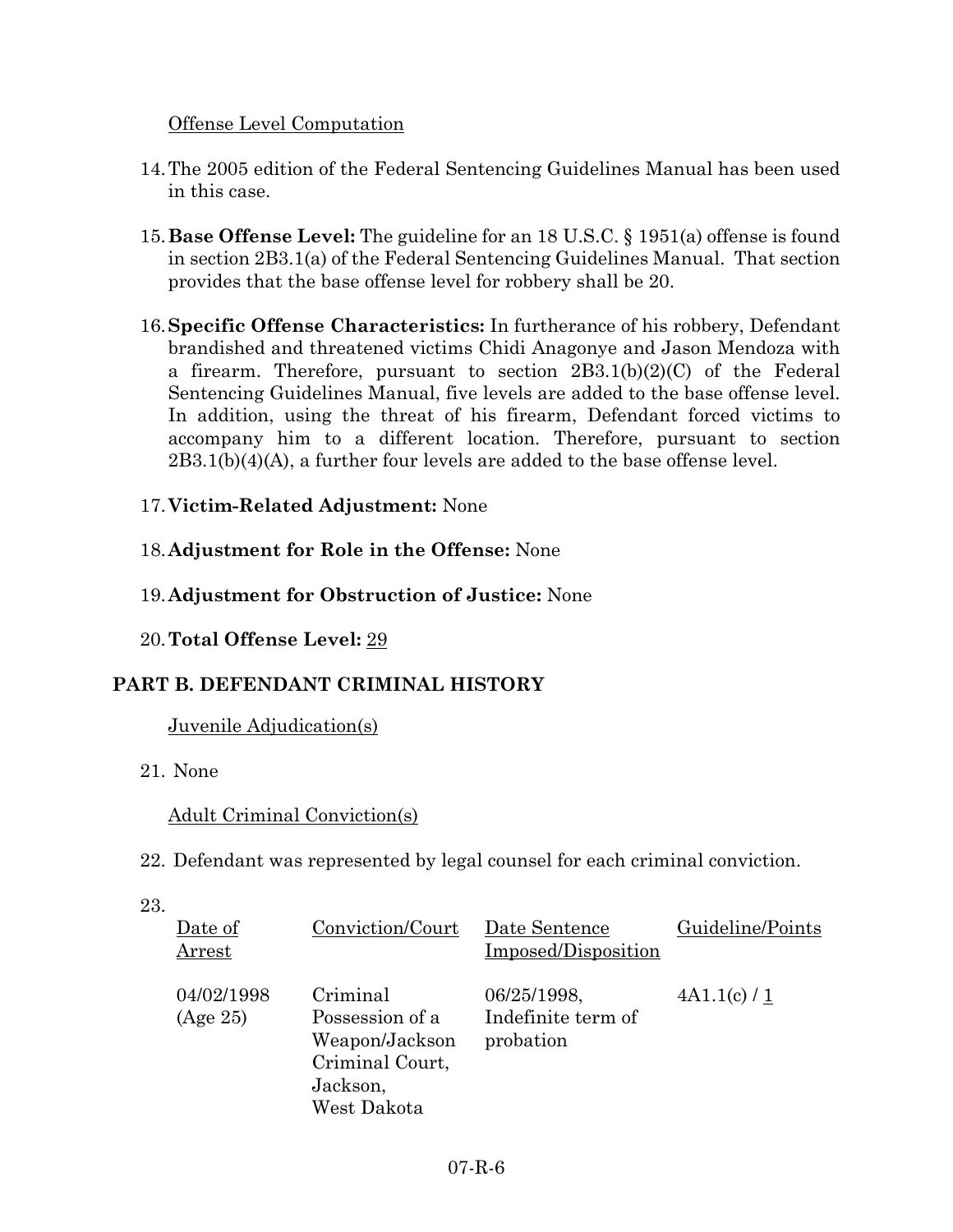| 24. | Date of<br>Arrest      | Conviction/Court                                                                            | Date Sentence<br>Imposed/Disposition | Guideline/Points |
|-----|------------------------|---------------------------------------------------------------------------------------------|--------------------------------------|------------------|
|     | 05/31/2002<br>(Age 29) | Criminal<br>Possession of a<br>Weapon/Jackson<br>Criminal Court,<br>Jackson,<br>West Dakota | 07/26/2003,<br>5 years' probation    | 4A1.1(c) / 1     |

Criminal History Computation

- 25.The above criminal convictions result in a subtotal criminal history score of 2. In addition, Defendant was under probation supervision in Jackson Supreme Court when he committed the instant offense, and pursuant to section 4A1.1(d) of the Federal Sentencing Guidelines Manual, two points are added.
- 26.The total of the criminal history points is 4. According to the sentencing table, Ch. 5, Pt. A, 4 to 6 criminal history points establish a criminal history category of III.

**[PARTS C - F OF THIS REPORT OMITTED FROM THE RECORD]**

Respectfully submitted,

**CHIEF U.S. PROBATION OFFICER**

\_\_\_\_\_\_\_\_\_\_\_\_\_\_\_\_\_\_\_\_\_\_\_\_\_\_\_\_\_\_\_\_\_\_\_\_ Chip B Driver

Chip B. Driver U.S. Probation Officer

Reviewed and Approved:

\_\_\_\_\_\_\_\_\_\_\_\_\_\_\_\_\_\_\_\_\_\_\_\_\_\_\_\_\_\_\_\_\_\_ Tahani Al-Jamil

Tahani Al-Jamil Supervising U.S. Probation Officer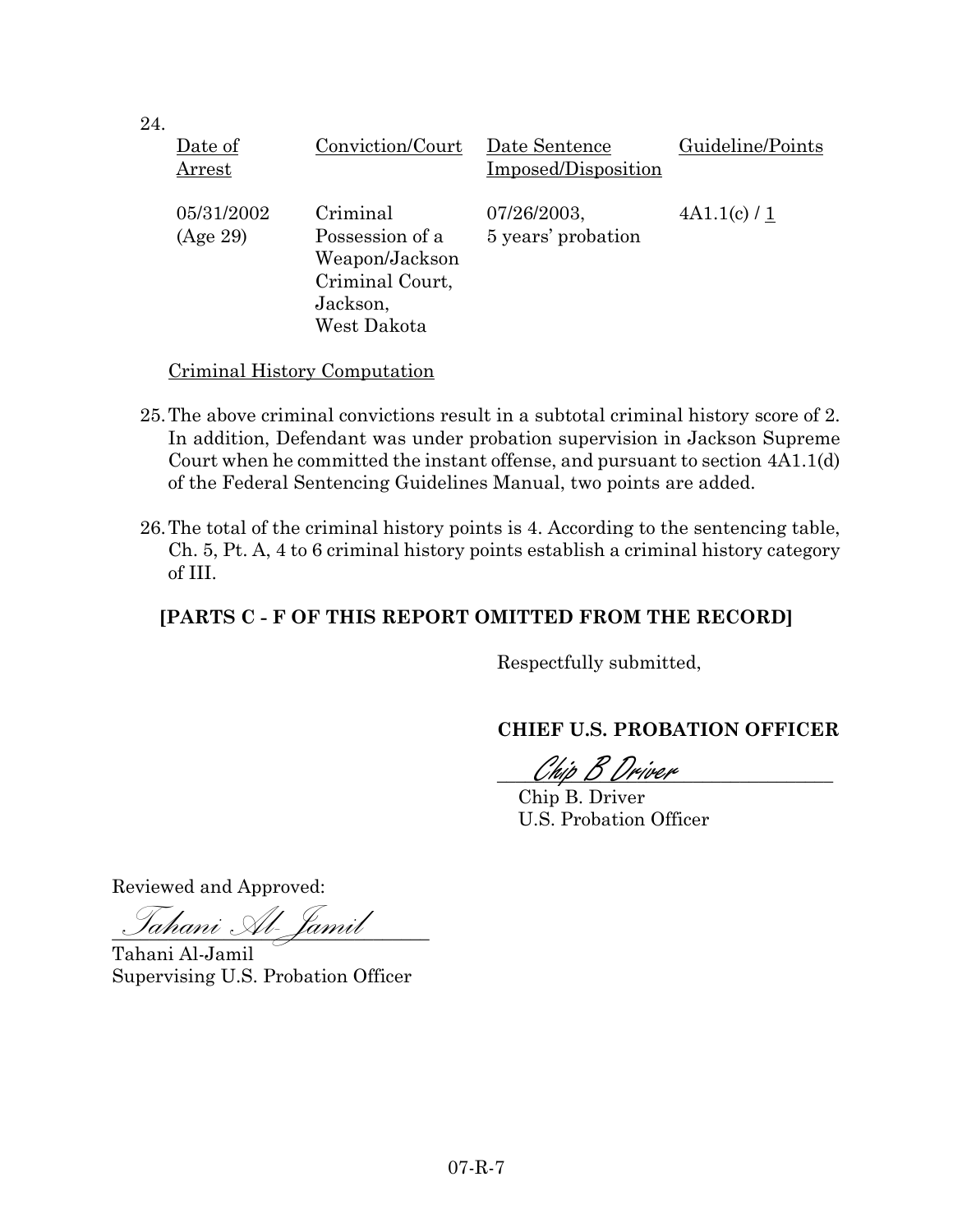#### UNITED STATES DISTRICT COURT FOR THE DISTRICT OF WEST DAKOTA

: : : : : : : : :

United States of America,

-against-

Maximum Derek,

Defendant.

Docket No. CR 19-193-92-TGP

DEFENDANT'S OBJECTIONS TO PRESENTENCE INVESTIGATION REPORT

COMES NOW Defendant, Maximum Derek, by and through his attorney of record, Jeremy Bearimy, of the Federal Defenders of West Dakota, and presents herewith, his Objections to the Presentence Investigation Report.

# **INTRODUCTION**

Mr. Derek objects to Paragraph 16: "Specific Offense Characteristics" insofar as it states, "Defendant forced victims to accompany him to a different location. Therefore, pursuant to section 2B3.1(b)(4)(A), a further four levels are added to the base offense level." Section 2B3.1(b)(4)(A) reads, "[i]f any person was abducted to facilitate commission of the offense or to facilitate escape, increase by 4 levels." U.S.S.G. § 2B3.1(b)(4)(A). The basis given for this enhancement is the fact that, when Mr. Derek entered Michael's Neighborhood Grocery on February 2, 2020, he directed the employees who were then working in the store, Mr. Chidi Anagonye and Mr. Jason Mendoza, to move from the produce section to the front of the store to unlock the cash registers. It is respectfully submitted that Mr. Derek's conduct does not constitute "abduction" within the meaning of this section and that the four (4) level abduction enhancement should not be applied in this sentence.

### **ARGUMENT**

# **I. The Abduction Enhancement Does Not Apply to Movement Within the Same Building**

The language of the Federal Sentencing Guidelines ("the Guidelines") should, like all statutes and regulations enacted by Congress, be given its plain and ordinary meaning. The word "abduction" is defined in Black's Law Dictionary to mean, "1. The act of leading someone away by force or fraudulent persuasion . . . . 3. Loosely, KIDNAPPING." *Abduction*, Black's Law Dictionary (11th ed. 2019). This definition is consistent with the plain meaning of the definition of "abducted" given in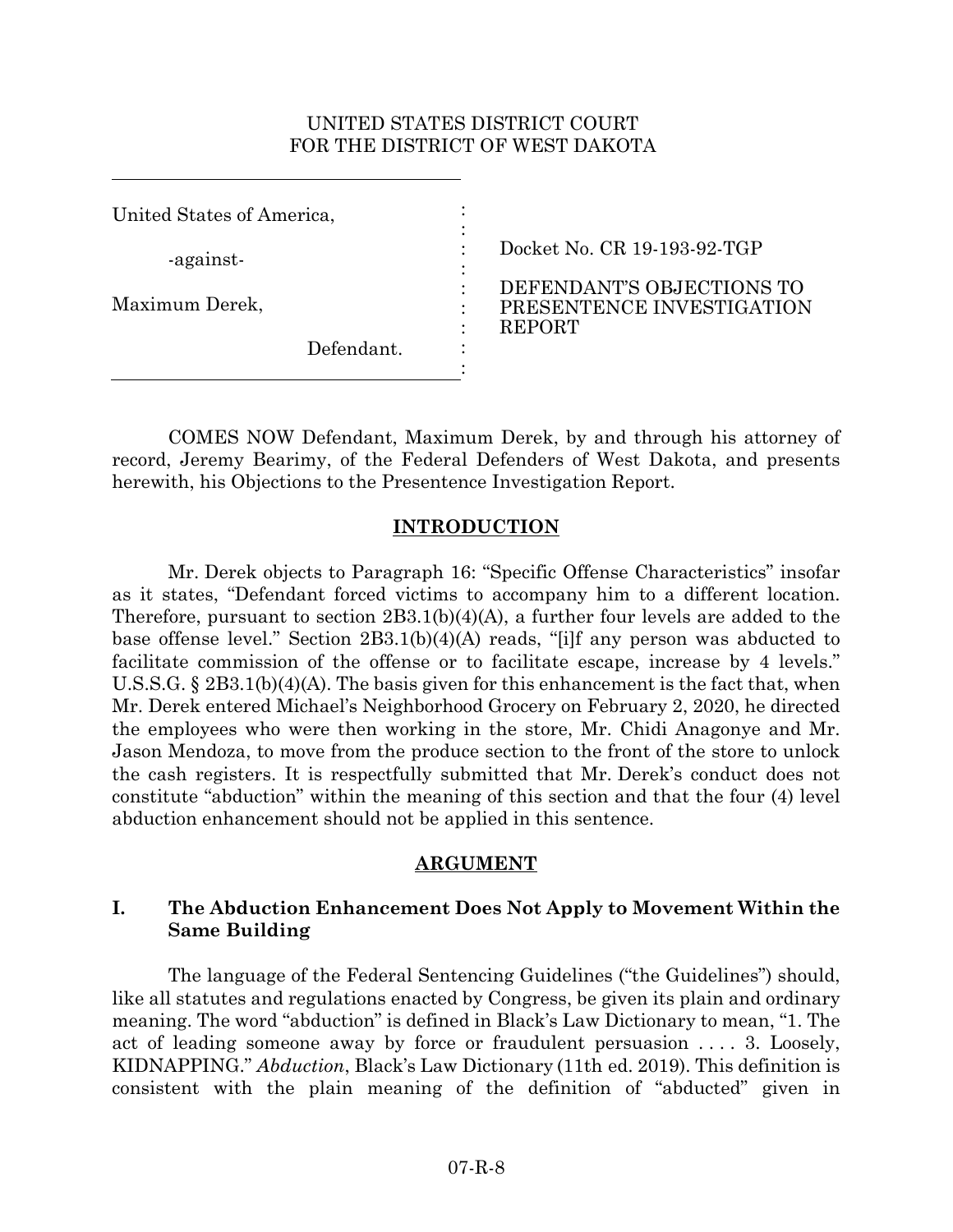section 1B1.1 of the Guidelines, which states, "'[a]bducted' means that a victim was forced to accompany an offender to a different location. For example, a bank robber's forcing a bank teller from the bank into a getaway car would constitute an abduction." § 1B1.1 cmt. n.1 (A). These definitions, as well as the common understanding of the word "abduct," are inapplicable to Mr. Derek's conduct in this case. After he entered the store and determined that the cash registers were locked, Mr. Derek, without injuring or otherwise touching Mr. Anagonye or Mr. Mendoza, directed them to move approximately thirty feet from behind a produce display stand to the checkout counters at the front of the store to unlock the cash registers. Mr. Derek did not attempt to force Mr. Anagonye or Mr. Mendoza to exit the premises, he did not hold either of them as a hostage, he did not force them to accompany him to his car, he did not isolate them from each other—he did not so much as require them to pass through any doorways. In other words, Mr. Derek did not engage in any behavior which could reasonably be interpreted as an "abduction."

Although this Court has never directly addressed this issue, the Sixth, Seventh, and Eleventh Circuits have expressly held that conduct like Mr. Derek's does not meet the definition of "abduction" under section 2B3.1(b)(4)(A). The Sixth Circuit recently stated in *United States v. Hill*, 963 F.3d 528, 533 (6th Cir. 2020) that "the phrase 'different location' in this context generally should refer to a place other than the store being robbed, not to a separate area or spot within that store." Likewise, the Eleventh Circuit in *United States v. Whatley*, 719 F.3d 1206, 1222 (11th Cir. 2013) found that movement between different rooms or offices within the same local bank branch did not constitute movement to a "different location" under section 2B3.1(b)(4)(A), and the Seventh Circuit held in *United States v. Eubanks*, 593 F.3d 645, 654 (7th Cir. 2010) that movement from a back room to the front of a store was not movement to a "different location" within the meaning of this enhancement, finding that "transporting the victims from one room to another is simply not enough for an abduction." The facts of this case are even less supportive of an abduction enhancement than *Whatley* and *Eubanks*, since in those cases the defendants moved victims between different rooms of a bank or store and, in the facts at issue here, Mr. Derek merely directed Mr. Anagonye and Mr. Mendoza to move a few feet on the main floor of the store.

Not all courts that have addressed the issue of whether movement within the same building can trigger the abduction enhancement have reached the same categorically negative conclusion of *Hill*, *Whatley*, and *Eubanks*. However, even under the "flexible" approach articulated by the Fifth Circuit in *United States v. Hawkins*, 87 F.3d 722, 727–28 (5th Cir. 1996), and adopted by the Third Circuit in *United States v. Reynos*, 680 F.3d 283, 290 (3d Cir. 2012), *reh'g granted*, 682 F.3d 1053 (3rd Cir. 2012), the Fourth Circuit in *United States v. Osborne*, 514 F.3d 377, 389–90 (4th Cir. 2008), and the Tenth Circuit in *United States v. Archuleta*, 865 F.3d 1280, 1288 (10th Cir. 2017), Mr. Derek's conduct does not justify the imposition of the abduction enhancement. The flexible analysis of these circuits turns on whether a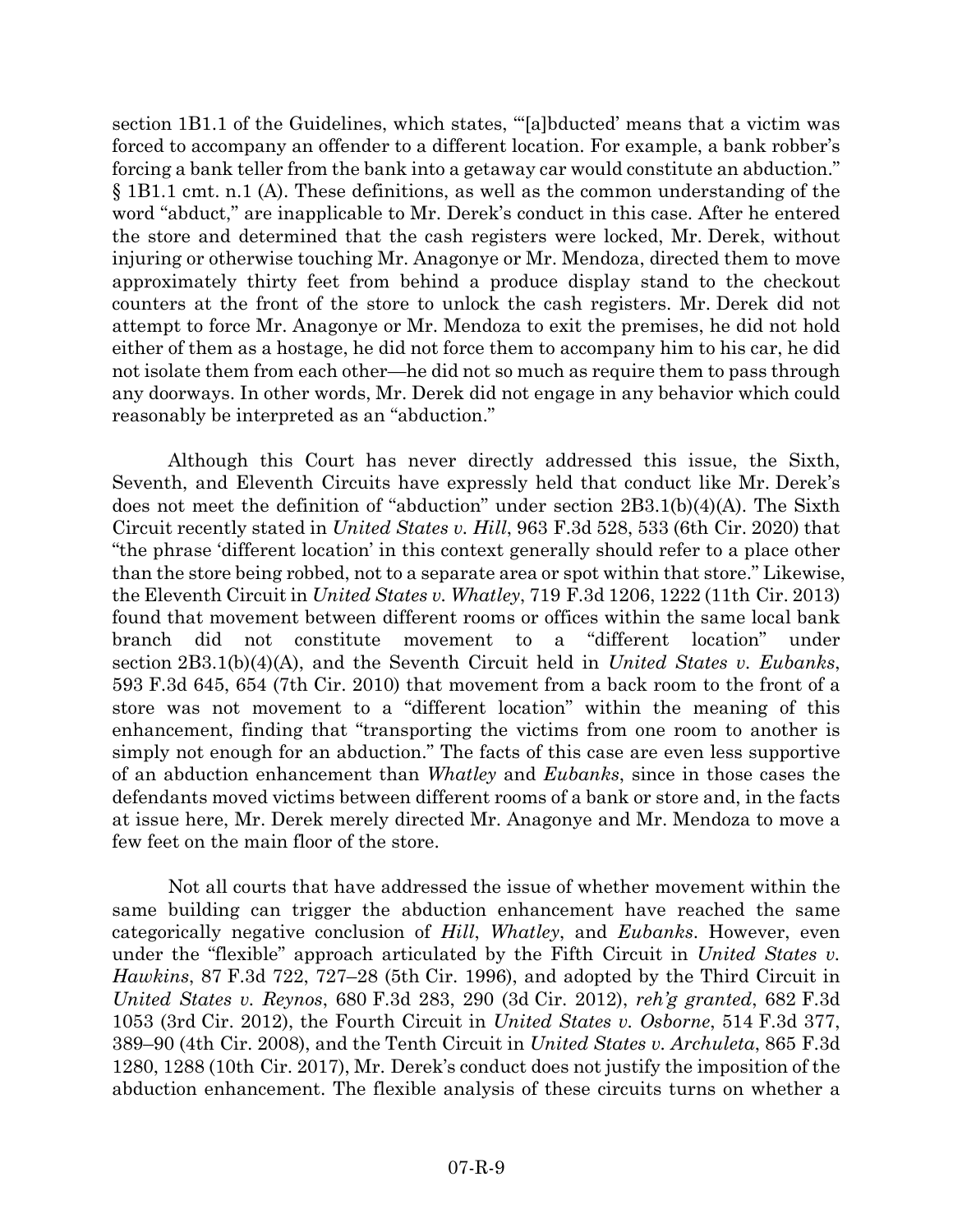defendant forced a victim to accompany them to "a different location," a term which the *Hawkins* court deemed to be "flexible and thus susceptible of multiple interpretations, which are to be applied case by case to the particular facts under scrutiny." *Hawkins,* 87 F.3d at 727–28.

The flexible analysis determination of whether a given course of conduct constitutes movement to a "different location" is likely to be highly fact specific. However, some of the factors that may be considered include whether a defendant crossed a threshold or property line, *see Hawkins*, 87 F.3d at 727, as well as the level of danger to victims involved in defendant's conduct, *Reynos*, 680 F.3d at 287. This is a highly fact specific analysis, and Mr. Derek's conduct is easily distinguishable from the facts of the cases where these circuits have found that movement within the same property does satisfy the requirements of an abduction enhancement. For example, the Fifth Circuit in *Hawkins*, in finding that victims were abducted although they had only been moved about fifty feet, relied on the district court finding that the defendants "were moving the victims toward the van in an effort to kidnap them" and that "but for the fact that [the victim] broke and ran away, the abduction would have been carried out 'even more fully than was done.'" *Hawkins*, 87 F.3d at 726. Likewise, in finding that moving from a rear pharmacy section to the front of a large store constituted movement to a "different location," the Fourth Circuit in *Osborne* heavily relied upon the fact that the defendant in that case had to force his victim to leave the pharmacy through a secured door and accompany him on a winding path throughout the aisles of the store to reach the front. 514 F.3d at 390. The court found this particularly significant because these actions had "rendered [the victims] potential hostages" and subjected them to dangers from "isolation," which the court stated were precisely the sorts of harms targeted by the abduction enhancement. *Id.*

Mr. Derek's conduct on February 2, 2020, does not resemble the sort of behavior that section 2B3.1(b)(4)(A) is meant to address. Mr. Derek did not move the Michael's Neighborhood Grocery employees through any doors or through the store's aisles, he did not isolate either of the employees, and he plainly never had any intention of kidnapping anyone. Thus, to hold that he abducted Mr. Anagonye and Mr. Mendoza by forcing them to a "different location," would be directly contrary to the plain meaning of the Federal Sentencing Guidelines.

### **II. Application of the Abduction Enhancement to These Facts Renders the Physical Restraint Enhancement Superfluous**

The Federal Sentencing Guidelines for robbery contain a number of Specific Offense Characteristics, setting out a scale of enhancements for varying severity of conduct. Mr. Derek's conduct should warrant, at most, a two (2) level physical restraint enhancement. The physical restraint enhancement reads, "[I]f any person was physically restrained to facilitate commission of the offense or to facilitate escape, increase by 2 levels." U.S.S.G. § 2B3.1(b)(4)(B). The commentary to section 1B1.1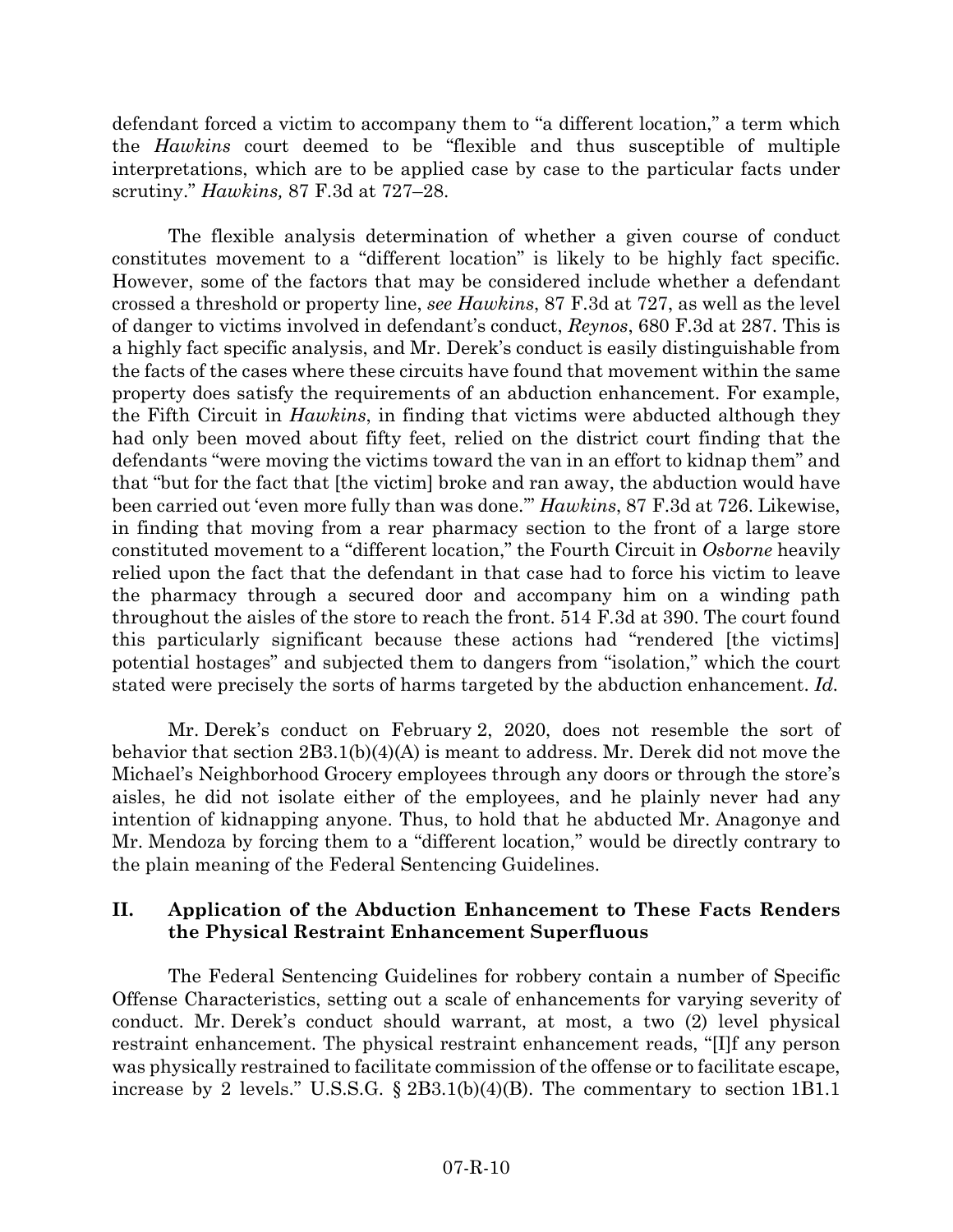defines "physically restrained" as "the forcible restraint of the victim such as by being tied, bound, or locked up." § 1B1.1 cmt. n. 1(K). It is difficult to imagine a scenario where a victim could be "tied, bound, or locked up" during the course of a robbery without requiring them to move at all from their original position. Thus, to apply the abduction enhancement to actions like Mr. Derek's where he merely directed employees to move a few feet, without more, would impermissibly blur the distinction between the abduction and physical restraint enhancements. As the Sixth Circuit pointed out in *United States v. Hill*, "movements within a store typically will occur whenever a robber 'physically restrains' a victim." 963 F.3d 528, 535 (6th Cir. 2020). Therefore, such an application would leave the physical restraint enhancement virtually without application and render a portion of the Federal Sentencing Guidelines effectively meaningless and superfluous.

Several circuits have applied the physical restraint enhancement to conduct similar to or more severe than Mr. Derek's. *See, e.g.*, *United States v. Coleman*, 664 F.3d 1047, 1050 (6th Cir. 2012) (applying the physical restraint enhancement where defendant pointed a pistol at a bank manager and ordered him to leave his office and sit on the floor of the lobby); *United States v. Nelson*, 137 F.3d 1094, 1112 (9th Cir. 1998) ("order[ing] a jewelry store employee and customer to the back room at gunpoint . . . constitutes physical restraint"); *United States v. Jones*, 32 F.3d 1512, 1519 (11th Cir. 1994) (applying the physical restraint enhancement where defendant forced credit union employees and customers into the safe room and ordered them to lie on the floor); *United States v. Schau*, 1 F.3d 729, 730 (8th Cir. 1993) (per curiam) (applying the physical restraint enhancement where armed bank robbers ordered their victims into the bank vault). This emphasizes that merely ordering employees to change position during the course of a robbery as Mr. Derek did cannot, without more, be grounds for application of the abduction enhancement without effectively eradicating the distinction between abduction and physical restraint. Thus, the physical restraint enhancement, not the abduction enhancement, should be applied to Mr. Derek's conduct.

#### **CONCLUSION**

The Presentence Investigation Report currently lists Mr. Derek's total offense level resulting from the events of February 2, 2020 as twenty-nine (29), with a resulting sentencing range of 108-135 months. This conclusion is reached by the erroneous application of a four (4) level abduction enhancement pursuant to section 2B3.1(b)(4)(A) of the Federal Sentencing Guidelines. The Presentence Investigation Report should be amended to apply a two (2) level physical restraint enhancement pursuant to section 2B3.1(b)(4)(B) instead of the abduction enhancement, which would result in an amended total offense level of twenty-seven (27) and a resulting sentencing range of 87-108 months.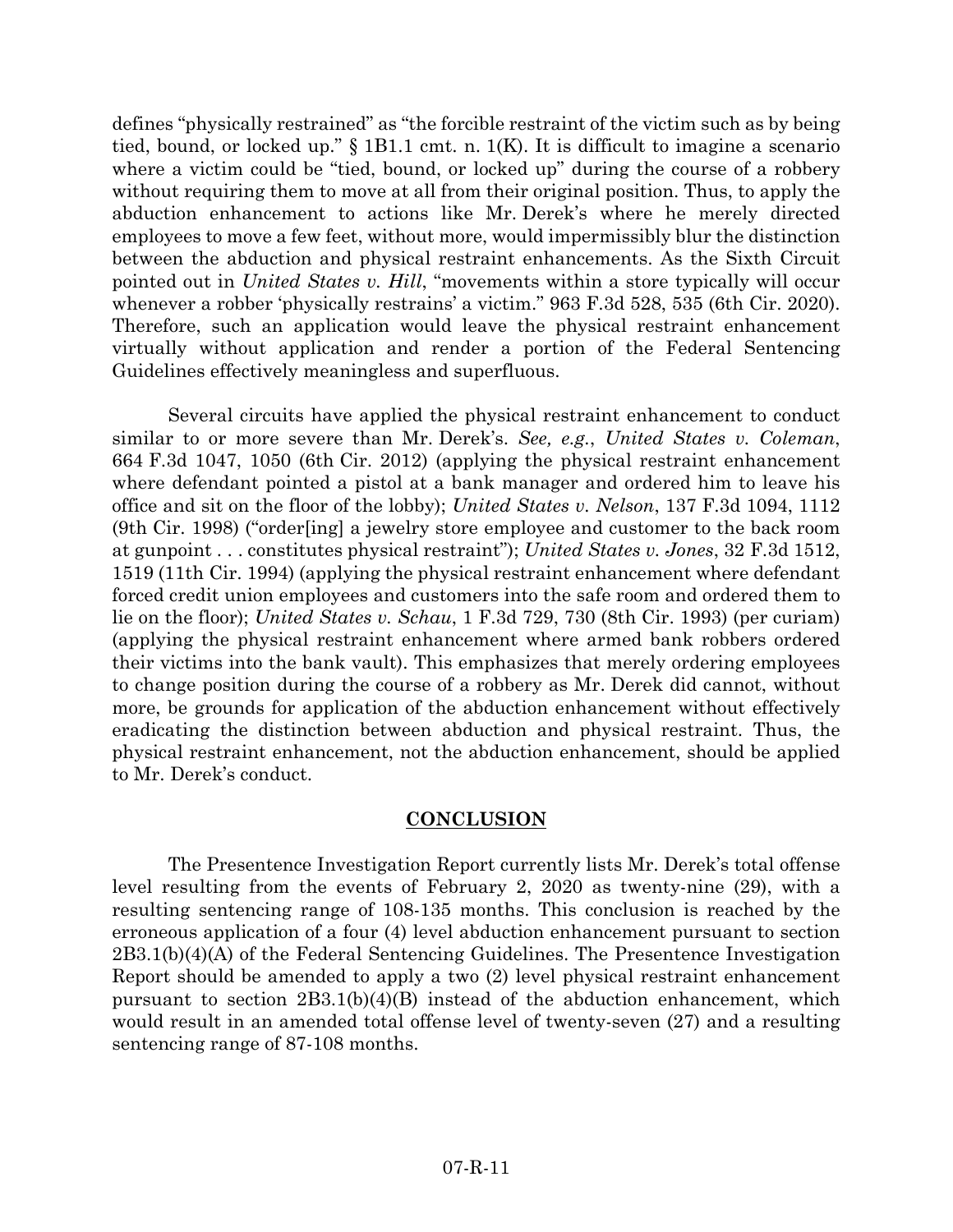WHEREFORE, the Defendant, Maximum Derek, respectfully requests that this Court sustain the within objection to the Presentence Investigation Report and direct the United States Probation Office to amend the Report as requested herein.

Respectfully submitted,

 $/s/$  Journe Deslime

Jeremy Bearimy, Esq. Attorney for the Defendant Federal Defenders of West Dakota 30 Garnett Street Jackson, West Dakota 19402

Dated: July 18, 2020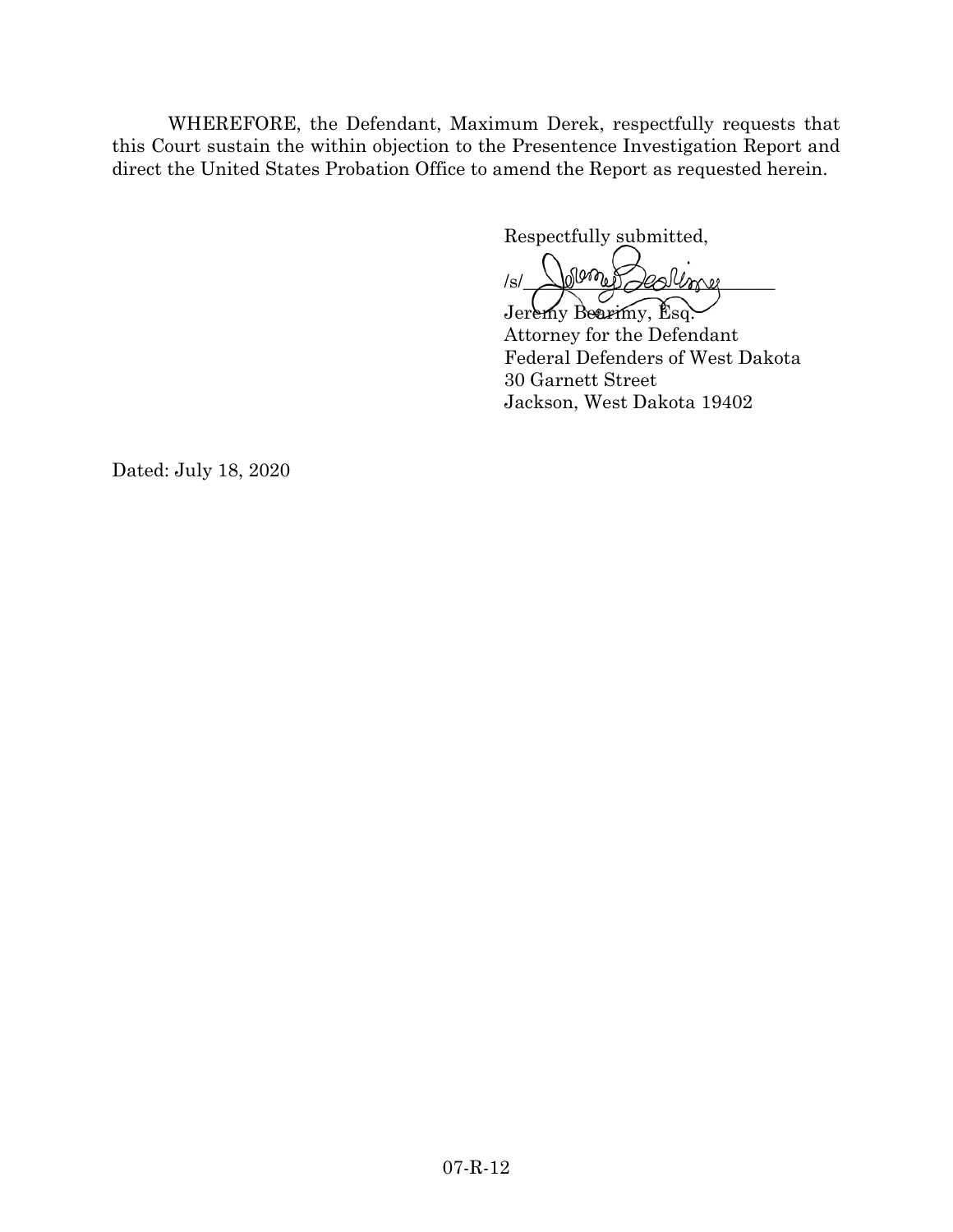#### UNITED STATES DISTRICT COURT DISTRICT OF WEST DAKOTA

: : : : : : : : :

United States of America,

-against-

Maximum Derek,

Defendant.

Docket No. CR 19-193-92-TGP

GOVERNMENT'S RESPONSE TO OBJECTIONS TO PRESENTENCE REPORT

COMES NOW the United States of America, through Trevor Bambadjan, Assistant United States Attorney in and for the District of West Dakota, and presents herewith the State's response to Defendant Maximum Derek's Objections to Presentence Investigation Report dated June 20, 2020.

## **INTRODUCTION**

Defendant's dispute with the Presentence Investigation Report concerns the U.S. Probation Office's determination of the Specific Offense Characteristics of Defendant's violation of 18 U.S.C. § 1951(a) under U.S. Sentencing Guideline Manual section 2B3.1(b)(4). Defendant disputes the Probation Office's determination that his offense conduct triggered a four (4) level enhancement under U.S. Sentencing Guidelines Manual section 2B3.1(b)(4)(A) (U.S. Sent'g Comm'n 2018). However, Mr. Derek forced his victims, Mr. Chidi Anagonye and Mr. Jason Mendoza, to accompany him to a different location within the store in order to facilitate the commission of his crime, keeping them under constant threat of violence from his firearm. This is precisely the kind of behavior that triggers the abduction enhancement, and the application of the enhancement to this case is supported by precedent from other jurisdictions. Thus, the Office's determination was reasonable, and this Court should adopt the Presentence Investigation Report without change.

### **ARGUMENT**

# **I. The Plain Language of the Abduction Enhancement Applies to Defendant's Conduct in This Case.**

Defendant maintains that the abduction enhancement cannot be applied to forced movement within the same building. However, the definition of "abducted" provided in the U.S. Sentencing Guidelines ("U.S.S.G.") plainly encompasses Defendant's conduct. According to this definition, "'[a]bducted' means that a victim was forced to accompany an offender to a *different location*. For example, a bank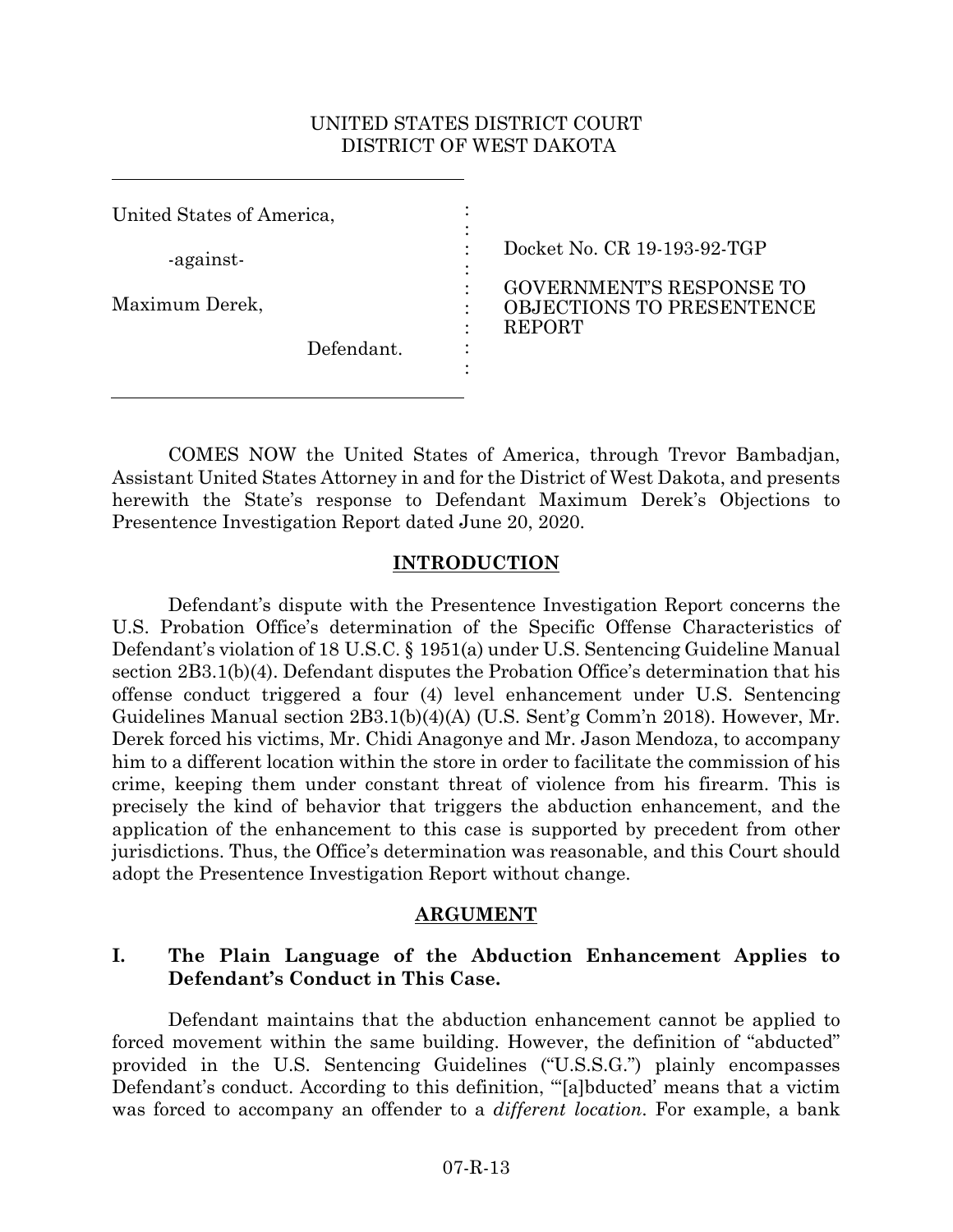robber's forcing a bank teller from the bank into a getaway car would constitute an abduction." U.S.S.G. § 1B1.1 cmt. n.1(A) (U.S. Sent'g Comm'n 2018) (emphasis added). The Oxford English Dictionary defines "location" as "[t]he particular place or position occupied by a person or thing; precise situation." *Location*, Oxford English Dictionary (3d ed. 2015). The court in *United States v. Archuleta* specifically confronted this plain language question and found that the abduction enhancement "simply requires proof that the victims were forced by the defendant to move from one position to another." 865 F.3d 1280, 1288 (10th Cir. 2017) (citing Oxford English Dictionary (online ed. 2017).

When Defendant entered Michael's Neighborhood Grocery on February 2, 2020, and found the cash registers locked, he immediately trained his gun on his victims, Chidi Anagonye and Jason Mendoza, who he spotted in their hiding place in the produce section. Keeping them under the constant threat of his firearm and following close behind them, he forced them to get up from their hiding place behind a produce stand, walk out of the produce section, pass in front of the store's grocery aisles, and accompany him to the checkout section at the front of the store. He then ordered them at gunpoint to fill bags with cash from each of the four cash registers and hand them over to him. By doing so, he unquestionably forced both of his victims to accompany him to a different location, thus satisfying the requirements of the abduction enhancement.

Defendant's contention that applying the four-level abduction enhancement to this conduct would render the physical restraint enhancement superfluous is entirely baseless. The physical restraint enhancement—which establishes a two-level enhancement "if any person was physically restrained to facilitate commission of the offense or to facilitate escape," U.S.S.G.  $\S 2B3.1(b)(4)(B)$ —would still apply to any conduct where the offender did not accompany his victims, or where he restrained them but did not require them to move. For example, in *United States v. Coleman*, 664 F.3d 1047, 1048 (6th Cir. 2012), the court applied the physical restraint enhancement where the defendant, while standing in the lobby of a local bank branch, spotted a bank employee in an office adjacent to the lobby, pointed his gun at him, and ordered him to come out of the office and sit on the floor of the lobby. Physical restraint cases like this can easily be distinguished from cases like Defendant's, where the abduction enhancement properly applies. In physical restraint situations, offenders merely prevent their victims from moving or interfering with their crime. However, where the offender accompanies their victims from one position to another under constant threat of imminent injury, and in furtherance of their crime, as Defendant did here, the abduction enhancement properly applies. The mere fact that certain conduct may satisfy the requirements of more than one Guideline does not render the other Guidelines superfluous. In fact, it is so common for more than one enhancement to fit a given set of facts under the Sentencing Guidelines, that comment 5 of U.S.S.G. section 1B1.1 provides, "[w]here two or more guideline provisions appear equally applicable, but the guidelines authorize the application of only one such provision, use the provision that results in the greater offense level."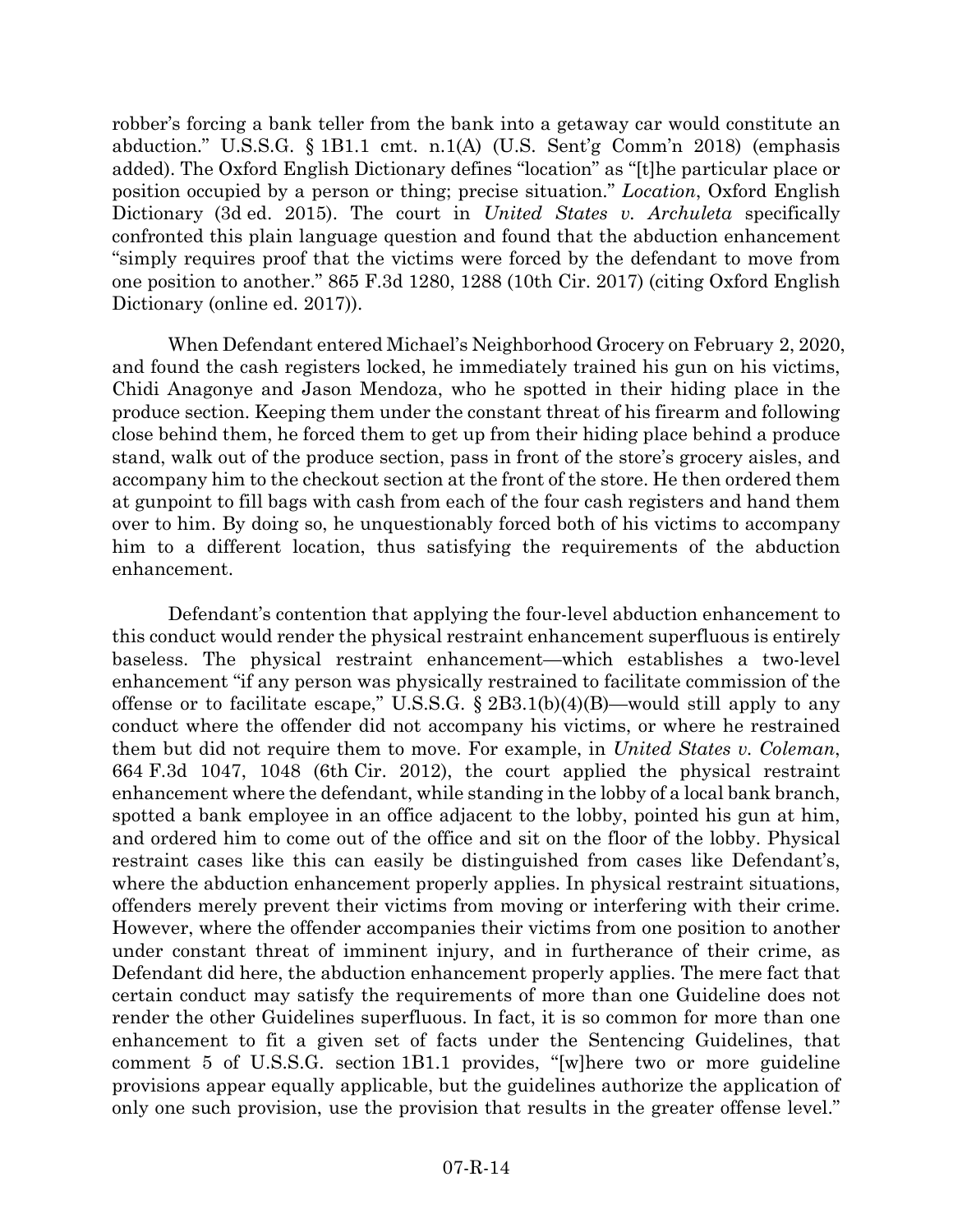Accordingly, the fact that the physical restraint enhancement may also be applicable to the facts currently before this Court has no bearing on whether the abduction enhancement may apply.

# **II. Precedent from Other Jurisdictions Favors the Application of the Abduction Enhancement.**

A majority of circuits that have reached the issue of whether the abduction enhancement applies to movement within the same building have held that it does. The Third, Fourth, Fifth, and Tenth Circuits have all concluded that the abduction enhancement applies under facts similar to this case. *See United States v. Archuleta*, 865 F.3d 1280, 1288–89 (10th Cir. 2017) (applying abduction enhancement where defendant forced bank employees to accompany him from the lobby area around a corner to a separate vault area); *United States v. Reynos*, 680 F.3d 283, 286 (3d Cir. 2012) (applying abduction enhancement where pizza restaurant employee was forced to move from the bathroom to the cash register); *United States v. Osborne*, 514 F.3d 377, 390–91 (4th Cir. 2008) (applying abduction enhancement where victims were forced to move from the pharmacy section of a Walgreens to the front door); *United States v. Hawkins*, 87 F.3d 722, 728 (5th Cir. 1996) (applying abduction enhancement where victims were forced to move approximately 40 feet across a parking lot). Though they have not applied the abduction enhancement, the Sixth, Seventh, and Eleventh Circuits have both adopted a "case-by-case" approach, leaving open the possibility that there may be some circumstances in which movement within the same building may properly require an abduction enhancement. *See United States v. Hill*, 963 F.3d 528, 536 (6th Cir. 2020) ("the phrase 'different location' is context dependent and so we do not foreclose the 'case-by-case approach' that other courts have taken . . . ."); *United States v. Whatley*, 719 F.3d 1206, 1222 (11th Cir. 2013) ("[A]ll of our sister circuits have taken a case-by-case approach to the application of the enhancement. We too decline to adopt a categorical rule . . . ."); *United States v. Eubanks*, 593 F.3d 645, 654 (7th Cir. 2010) ("[T]here may well be situations in which an abduction enhancement is proper even though the victim remained within a single building  $\dots$ .").

In *Reynos*, 680 F.3d at 286–87, the Third Circuit identified three predicates that must be met for the abduction enhancement to apply:

First, the robbery victims must be forced to move from their original position; such force being sufficient to permit a reasonable person an inference that he or she is not at liberty to refuse. Second, the victims must accompany the offender to that new location. Third, the relocation of the robbery victims must have been to further either the commission of the crime or the offender's escape.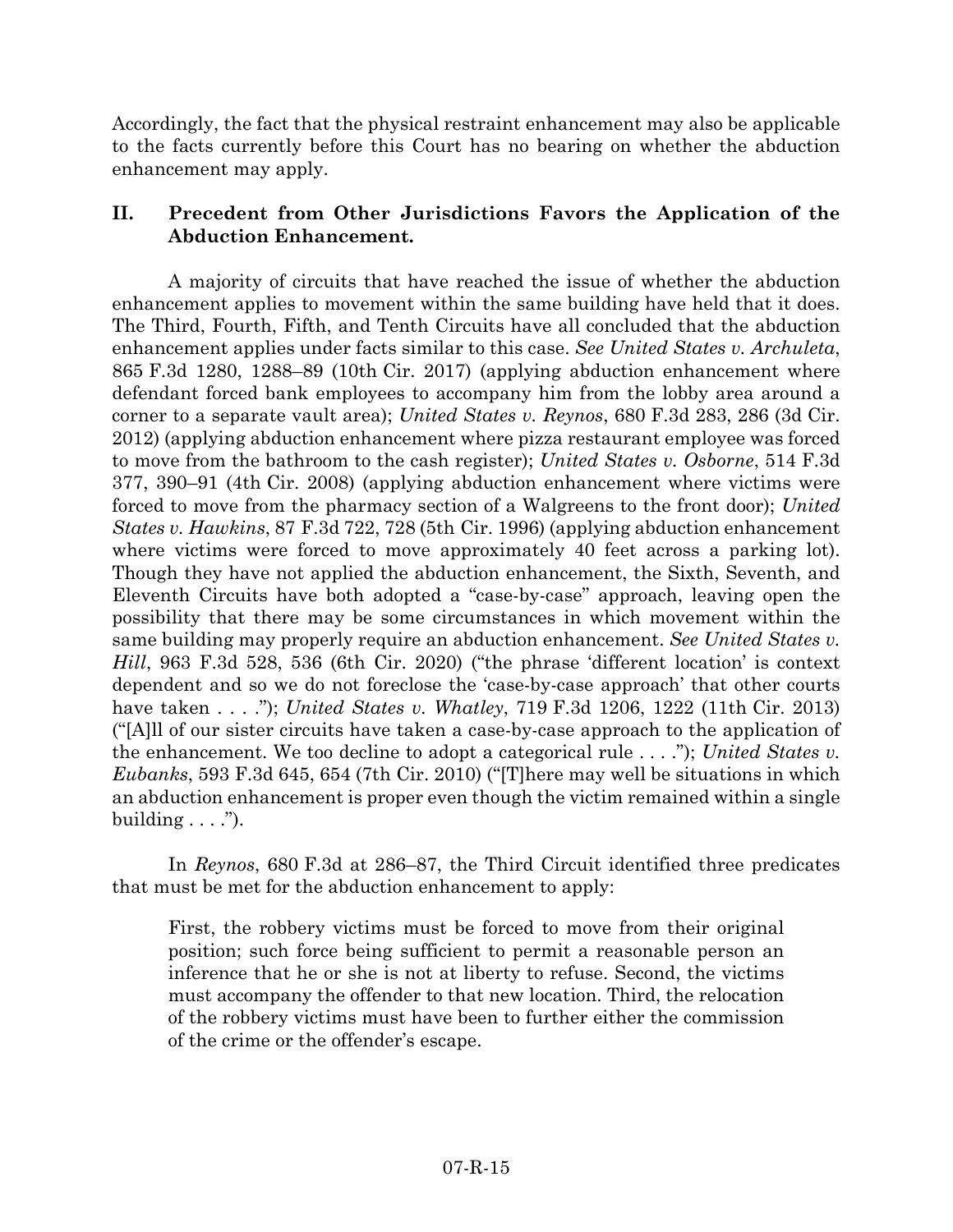This three-part test was explicitly adopted by the Tenth Circuit in *Archuleta*, 865 F.3d at 1288, where the court found this test to be most consistent with the plain language of the Sentencing Guidelines.

Defendant's conduct in this case meets all three prongs of the Third Circuit's test. First, Defendant forced Mr. Anagonye and Mr. Mendoza to move from their original positions where they were hiding behind the produce display to a new location by the cash registers at the front of the store. Second, Defendant forced his victims to accompany him between locations, closely following them while threatening them with his gun. Third, the relocation of the victims was done in furtherance of the commission of Defendant's crime, as he required Mr. Anagonye and Mr. Mendoza to unlock the cash registers and turn over all the money to him.

Even if this Court does not adopt the Third Circuit's three-part test, the flexible, case-by-case approach applied by other circuits also requires the imposition of the abduction enhancement to these facts. This flexible interpretation, articulated in *Hawkins*, 87 F.3d at 728, notes that the term "different location" as used in the Sentencing Guidelines is "susceptible of multiple interpretations, which are to be applied case by case to the particular facts under scrutiny, not mechanically based on the presence or absence of doorways, lot lines, thresholds, and the like." Here, Defendant forced his victims to accompany him at gunpoint from one section of the store to another, thereby forcing them to move to a "different location." By doing so, Defendant "engaged in conduct plainly targeted by the abduction enhancement: keeping victims close by as readily accessible hostages." *Osborne*, 514 F.3d at 390. By closely following his victims at gunpoint, Defendant "'provided himself with a potential hostage' and thereby placed his victim 'at risk of harm' . . . ." *Id.* (quoting *United States v. Whooten*, 279 F.3d 58, 61 (1st Cir. 2002)). Therefore, the abduction enhancement was properly applied.

### **CONCLUSION**

The United States respectfully requests that this Court adopt the findings of the Presentence Investigation Report as presented by the United States Probation Office without alteration.

Respectfully submitted,

\_\_\_\_\_\_\_\_\_\_\_\_\_\_\_\_\_\_\_\_\_\_\_\_\_\_\_\_\_\_\_ Trevor Bambadjan

Trevor Bambadjan, Esq. Assistant United States Attorney 47 Shellstrop Avenue Jackson, West Dakota 19402

Dated: August 14, 2020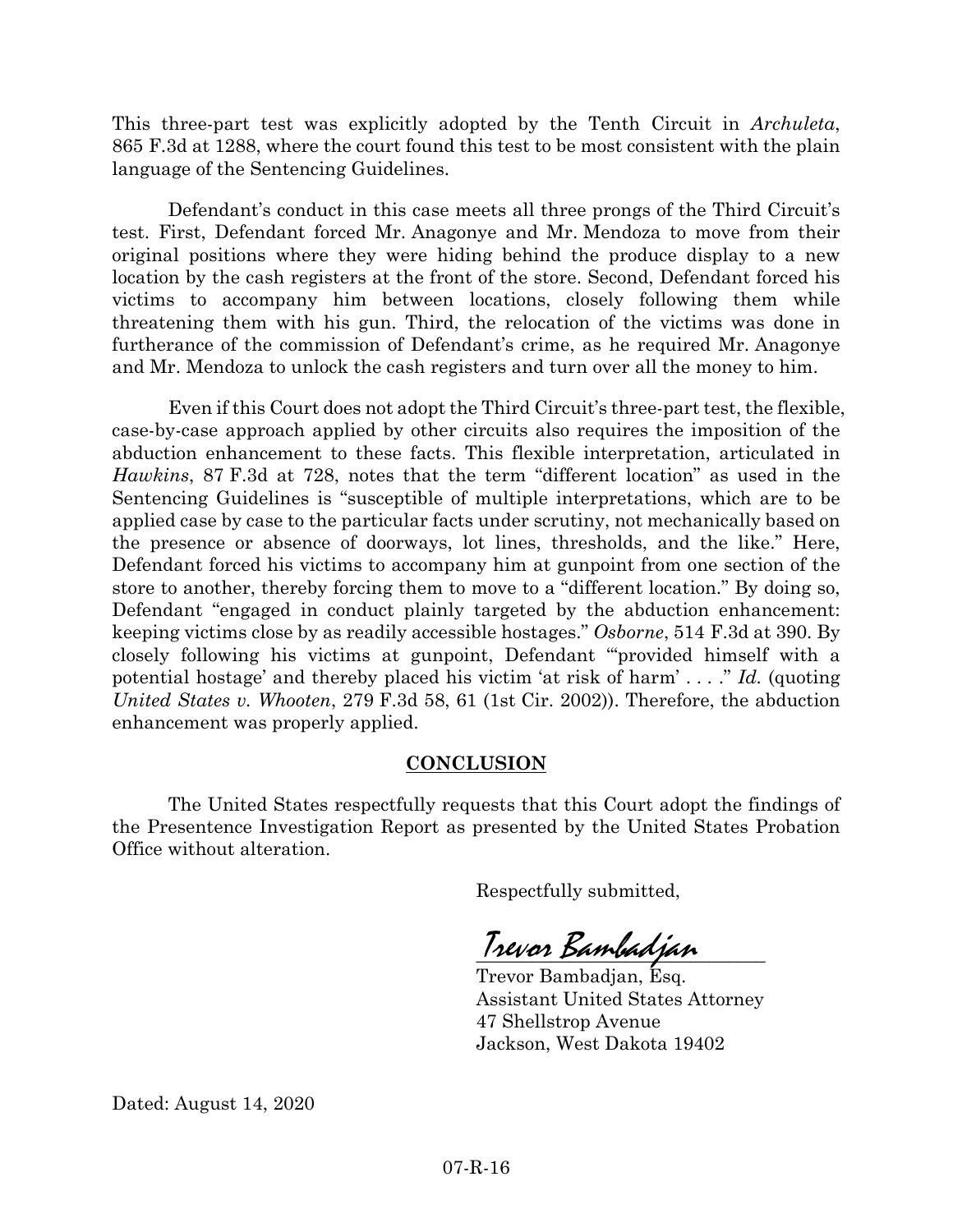#### UNITED STATES DISTRICT COURT FOR THE DISTRICT OF WEST DAKOTA

Sentencing Transcript/Colloquy September 17, 2020 Proceedings (On the record at 1:30 p.m.) United States v. Maximum Derek

Assistant United States Attorney: Trevor Bambadjan Attorney for Defendant: Jeremy Bearimy Interpreter: None Before the Honorable Judge Doug L. Forcett

- THE COURT: Call docket number CR 19-193-92-TGP, United States versus
- Maximum Derek.
- Good afternoon, Mr. Bambadjan, Mr. Bearimy, Mr. Derek. I see that
- Mr. Derek has previously entered a guilty plea. Are we ready to proceed to
- sentencing today?
- MR. BEARIMY: We are, Your Honor.
- MR. BAMBADJAN: Yes, Your Honor.
- THE COURT: Alright, now, I've reviewed the presentence investigation report
- dated June 20, 2020, and the sentencing recommendations set forth there. I've also
- reviewed Defendant's objections to the report, dated July 18, 2020, and the State's
- response to Defendant's objections, dated August 14, 2020.
- Now, Mr. Bambadjan, I understand that the Government's position is that
- the presentence investigation report should be adopted without change, is that

correct?

- MR. BAMBADJAN: Yes, Your Honor.
- THE COURT: Okay. And, Mr. Bearimy, have you reviewed the report and the

#### 07-R-17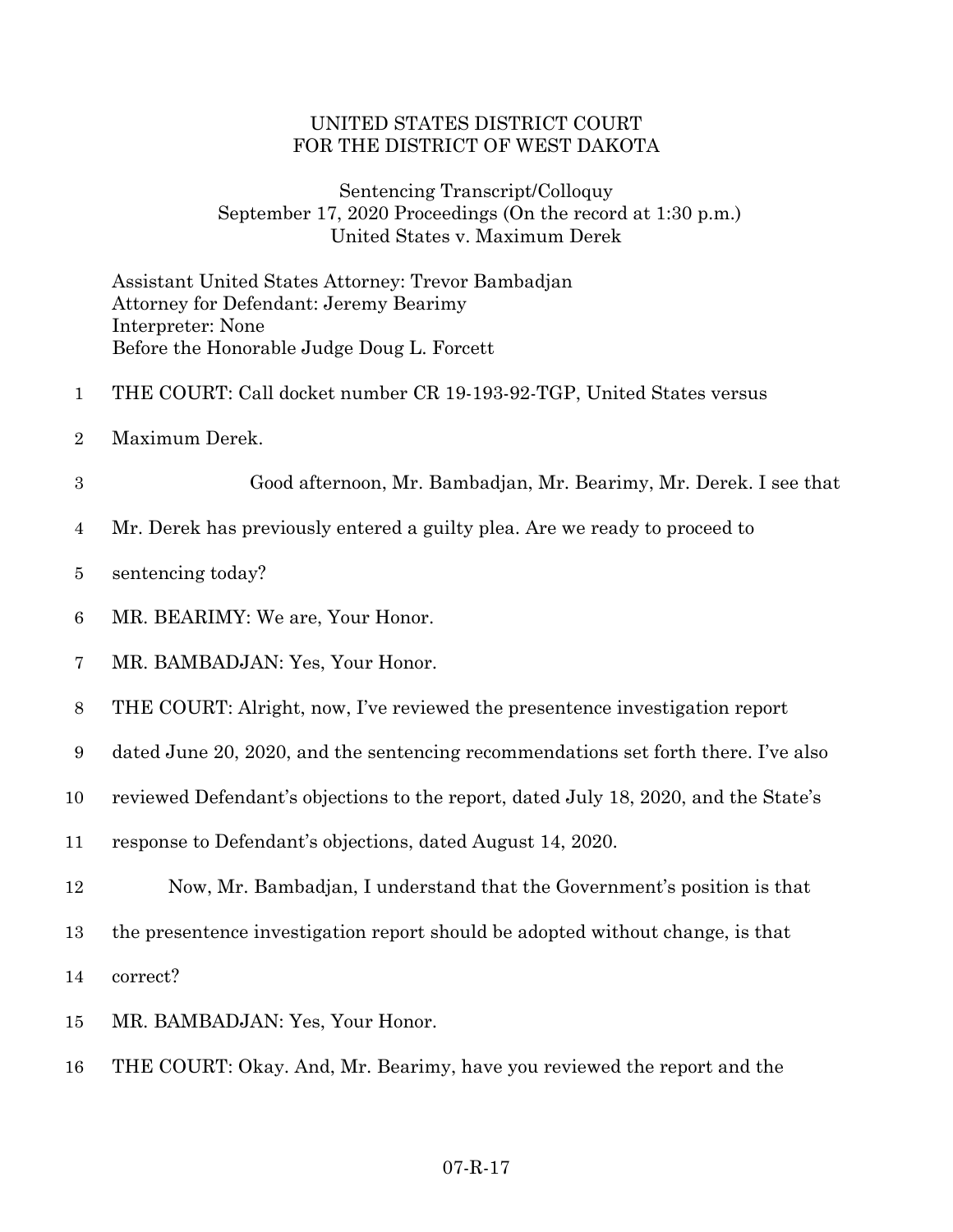- State's reply to your objections?
- MR. BEARIMY: Yes, we have.
- THE COURT: And have you had a chance to go over all these submissions with your
- client?
- MR. BEARIMY: Yes, Your Honor, in great detail.
- THE COURT: Good. And do either of you have any other issues you'd like to raise
- now that haven't been raised in your written submissions?
- MR. BEARIMY: No, Your Honor, we do not.
- THE COURT: Okay. And, Mr. Bambadjan, you have reviewed all the submissions
- and have no further issues you'd like to raise?
- MR. BAMBADJAN: That's correct, Your Honor.
- THE COURT: So as far as I can tell, the only contested issue at this point is
- whether there should be a four-level or a two-level enhancement under
- section 2B3.1(b)(4) of the Sentencing Guidelines, is that correct?
- MR. BEARIMY: That is correct, Your Honor. We feel that the four-level
- enhancement is aimed at much more serious conduct than Mr. Derek's behavior
- here, and that "abduction" should mean something more than moving a few feet
- within the store.
- THE COURT: Right, so I understand from your submissions. Now, this is an
- interesting case because authorities seem to be divided on the issue, so I end up
- with a lot of discretion in deciding which way to go. Defense counsel seems to place
- a lot of weight on saying that Mr. Derek only moved his victims about thirty feet.

#### 07-R-18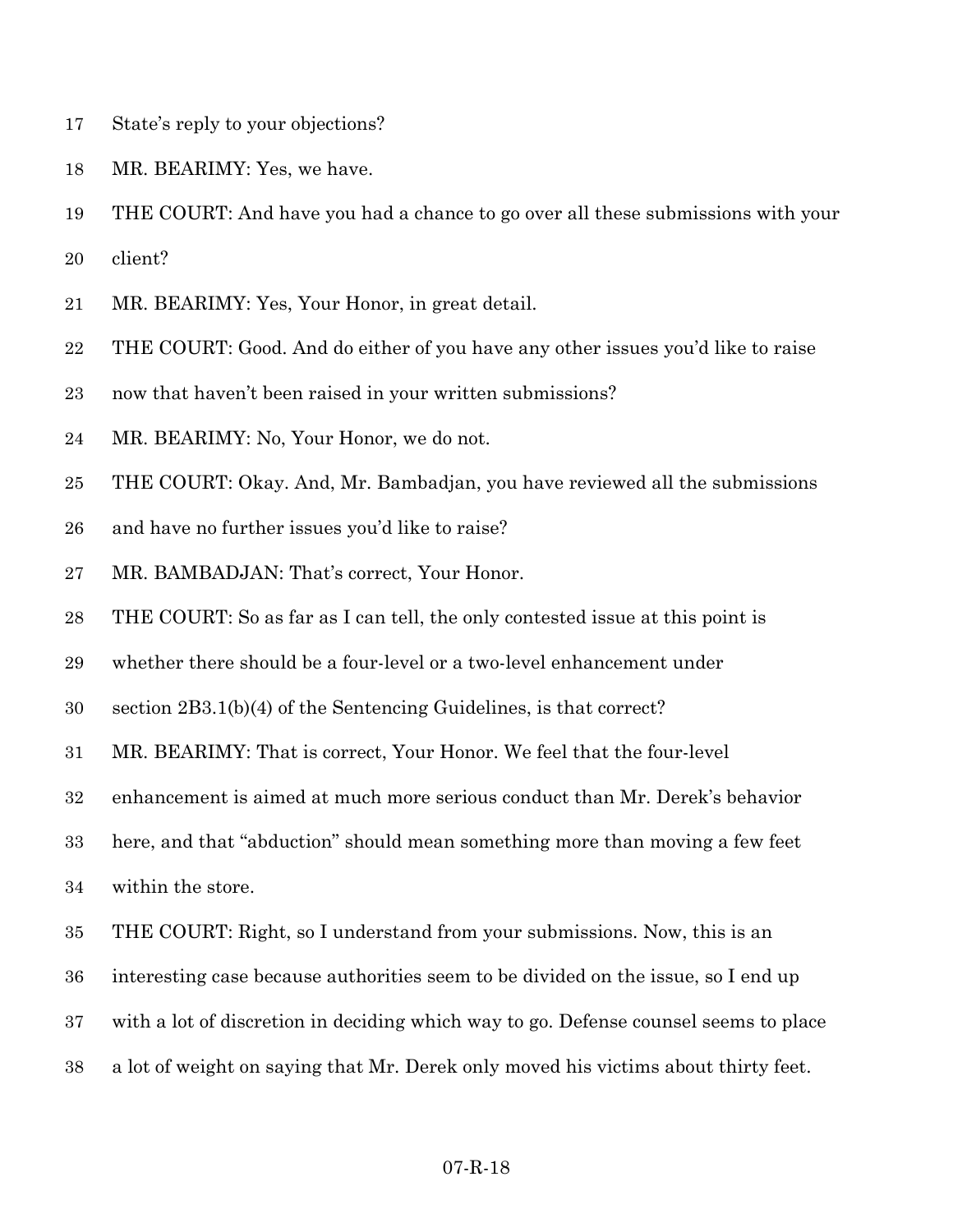And, certainly, that doesn't sound much like a kidnapping when you put it that way, but I'm afraid I'm just not prepared to agree with defense counsel's assessment that this conduct isn't serious enough for the four-level enhancement.

 The physical restraint enhancement, it seems to me, is meant to get at when a defendant uses some degree of force or threat of force to just incapacitate the robbery victims—to make sure that they can't interfere with him. But that's not what happened here. Mr. Derek actually went back to where his victims were hiding and forced them under threat of violence to come with him and participate in his crime. That's a lot more serious and dangerous to the victims, and I'm just more convinced by the State's argument that this is the type of conduct targeted by the abduction enhancement.

 MR. BEARIMY: Respectfully, Your Honor, surely moving thirty feet across a grocery store floor can't really be considered movement to a different location enough to call it an abduction.

 THE COURT: Counselor, I did say I had reviewed your submissions. I understand your argument on this point, but I can't say that I agree with you that the language of the statute requires the movement to be out of a building or into a car. I find— and I'm following the majority of existing precedent on this point—that deciding whether or not to apply this enhancement is much more about the effect of a defendant's conduct on his victims than about exactly where they moved. Here, Mr. Derek got up close to his victims, threatened them with a gun, and made them move with him to the front of the store to help him commit his crime. I think this is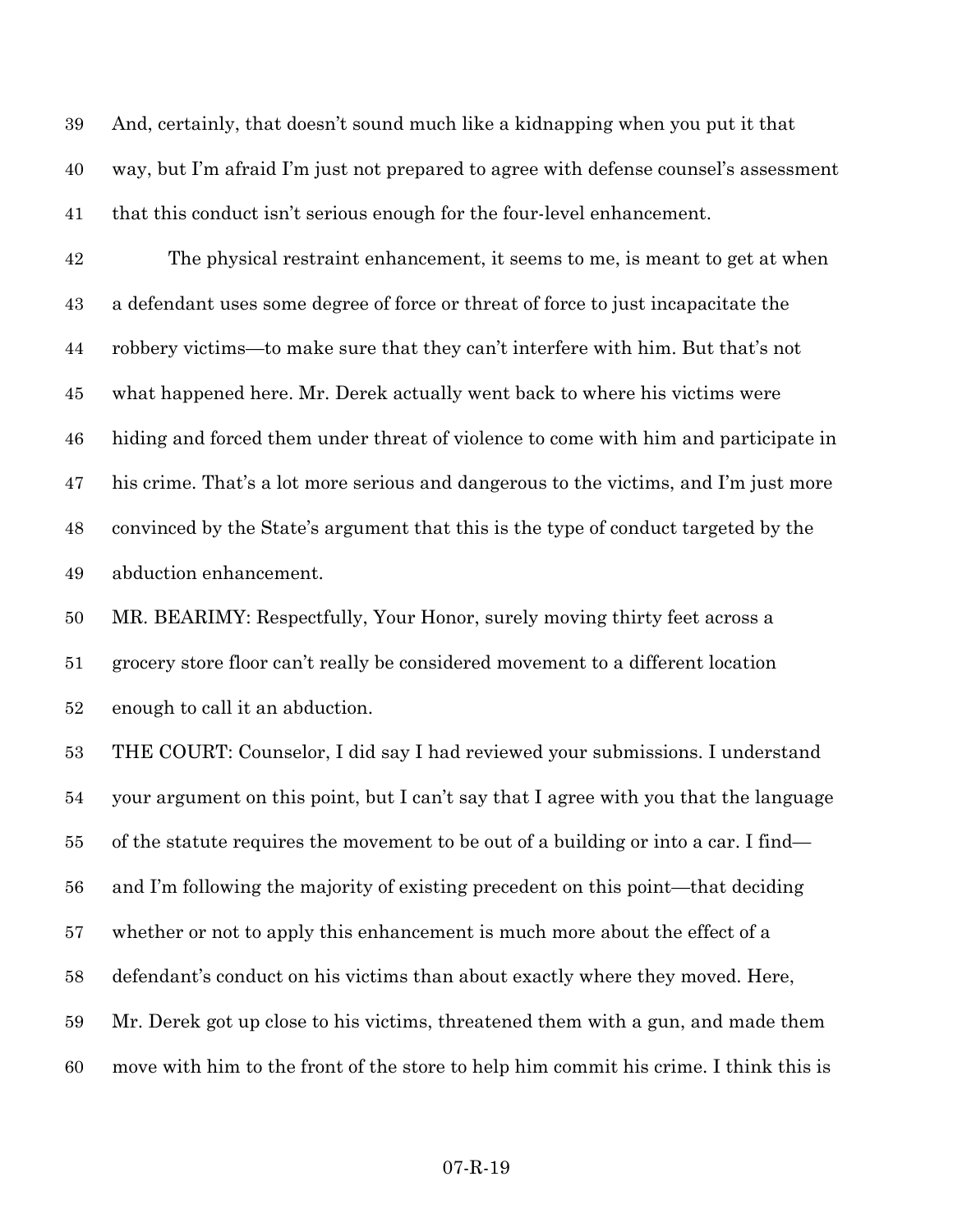pretty clearly the type of conduct that we want to discourage with a four-level enhancement and goes beyond just restraining somebody, which would get the two- level enhancement. So, with that in mind, I'm going to adopt the sentencing range from the presentence investigation report without change. So, that's a range of 108 to 135 months. I do understand that this isn't the most severe conduct that could be covered by this sentencing range, but, at the same time, this is very dangerous conduct that could easily have become violent. Furthermore, I see from the presentence investigation report that Mr. Derek committed this offense while still under probation supervision. Now, Mr. Derek, in my mind that spells a disregard and a disrespect for the law, and I have to take that into account with sentencing. So, I'm imposing a sentence of 130 months because at this point, I feel that you're a threat to society and that you've shown yourself incapable of complying with the conditions required for you to live in society on probation. If you intend to appeal, you must do so before December 17, 2020. MR. BEARIMY: Understood, Your Honor.

MR. BAMBADJAN: Thank you, Your Honor.

#### -END OF TRANSCRIPT-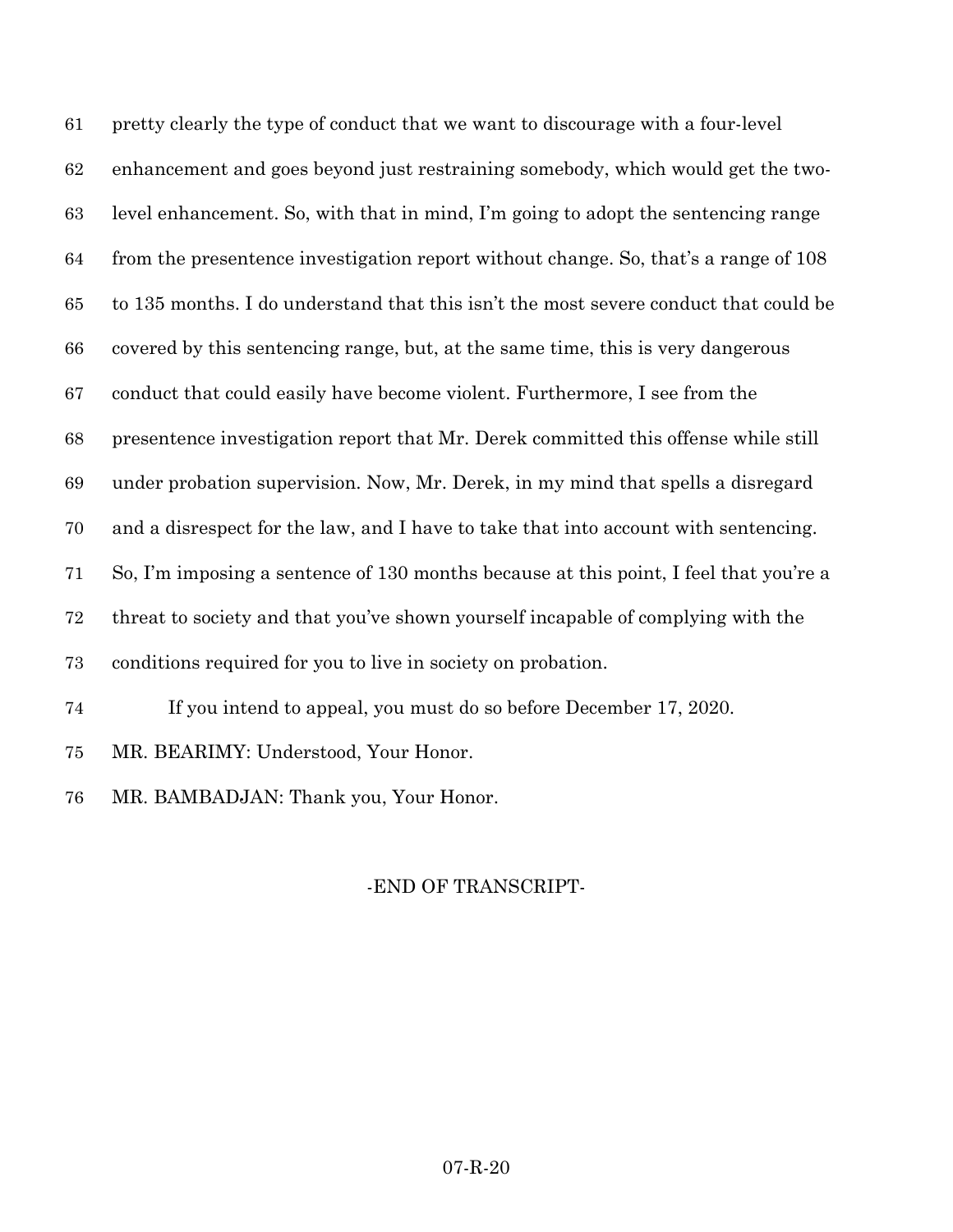# UNITED STATES DISTRICT COURT FOR THE DISTRICT OF WEST DAKOTA

| United States of America,   | Case No.: 04-0053<br>$\sim$        |
|-----------------------------|------------------------------------|
| -against-<br>Maximum Derek, | <b>JUDGMENT IN A CRIMINAL CASE</b> |
| Defendant.                  |                                    |

Defendant pleaded guilty to Count 1.

Defendant is adjudicated GUILTY of these offenses:

| <b>Title and Section</b> | <b>Nature of Offense</b> | <b>Offense Ended</b> | Count |
|--------------------------|--------------------------|----------------------|-------|
| 18 U.S.C. $\S$ 1951(a)   | Armed robbery            |                      |       |
|                          |                          |                      |       |

Defendant is sentenced as provided in pages 2 through  $8$  of this document. The sentence is imposed pursuant to the Sentencing Reform Act of 1984.

It is ORDERED that Defendant must notify the United States Attorney for this District within 30 days of any change of name, residence, or mailing address until all fines, restitution, costs, and special assessments imposed by this judgment are fully paid. If ordered to pay restitution, Defendant must notify the Court and the United States attorney of material changes in economic circumstances.

09/17/2020

**Date of Imposition of Judgment**

Doug L. Forcett

**Signature of Judge**

Honorable Doug L. Forcett **Name and Title of Judge**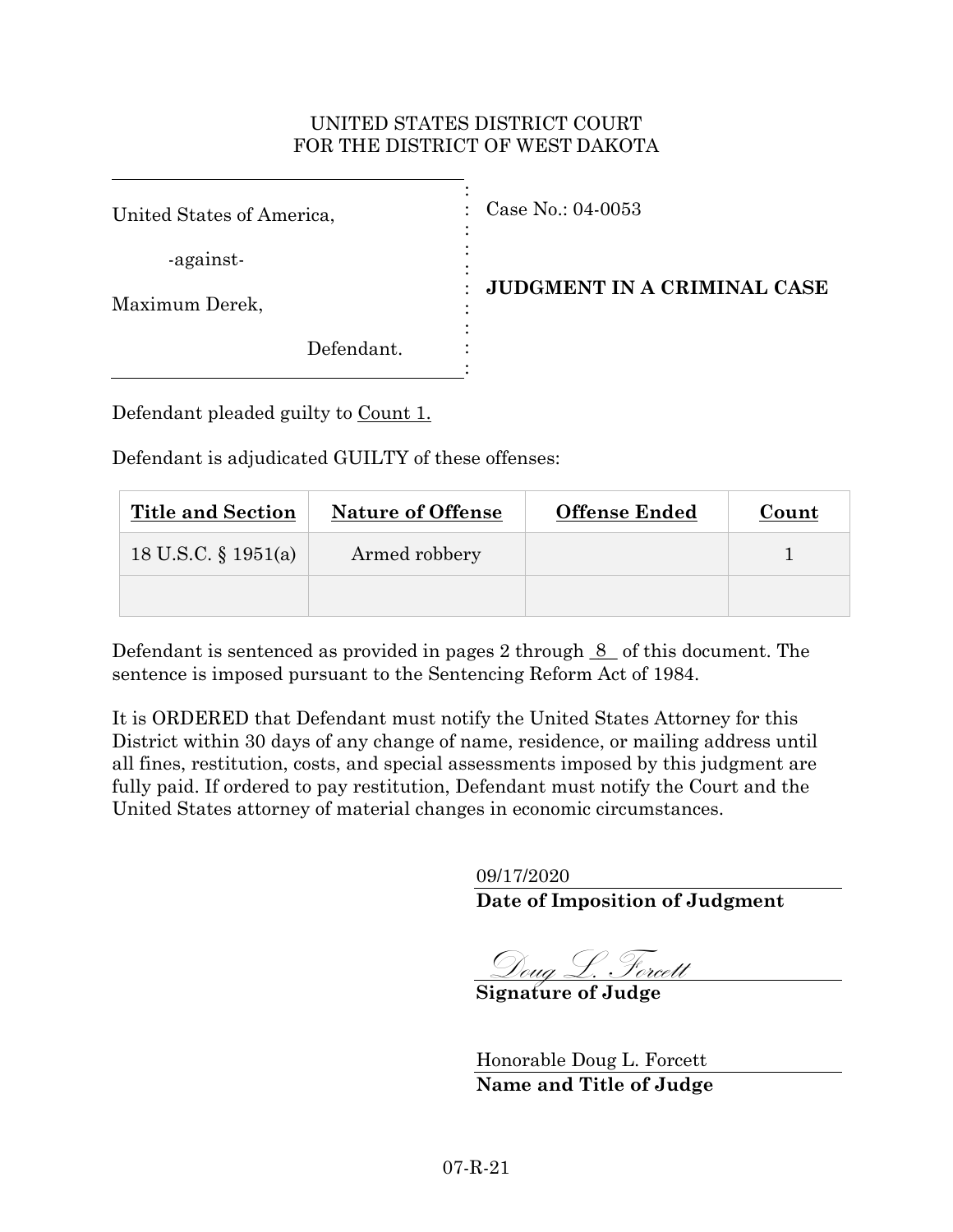DEFENDANT: Derek CASE NUMBER: 04-0053

# **IMPRISONMENT**

Defendant is hereby committed to the custody of the Federal Bureau of Prisons to be imprisoned for a total term of: **One Hundred Thirty Months**.

The court makes the following recommendations to the Bureau of Prisons:

 $\Box$  Defendant shall surrender to the United States Marshal for this district:

¨ at \_\_\_\_\_\_\_\_\_\_\_\_\_\_\_ a.m. / p.m. (circle one) on \_\_\_\_\_\_\_\_\_\_\_\_\_\_\_.

 $\square$  as notified by the United States Marshal.

 $\mathbb Z$  Defendant shall surrender for service of sentence at the institution

designated by the Bureau of Prisons:

 $\triangledown$  before 2 p.m. on  $.09/31/2020$ .

 $\square$  as notified by the United States Marshal.

 $\square$  as notified by the Probation or Pretrial Services Office.

### **RETURN**

I have executed this judgment as follows:

Defendant delivered on \_\_\_\_09/31/2020 \_\_\_\_\_\_ to Marshal Turic Froschmann

at Void Penitentiary , with a certified copy of this judgment.

*Turic Froschmann*

United States Marshal

By: Vicky Teufel

Deputy United States Marshal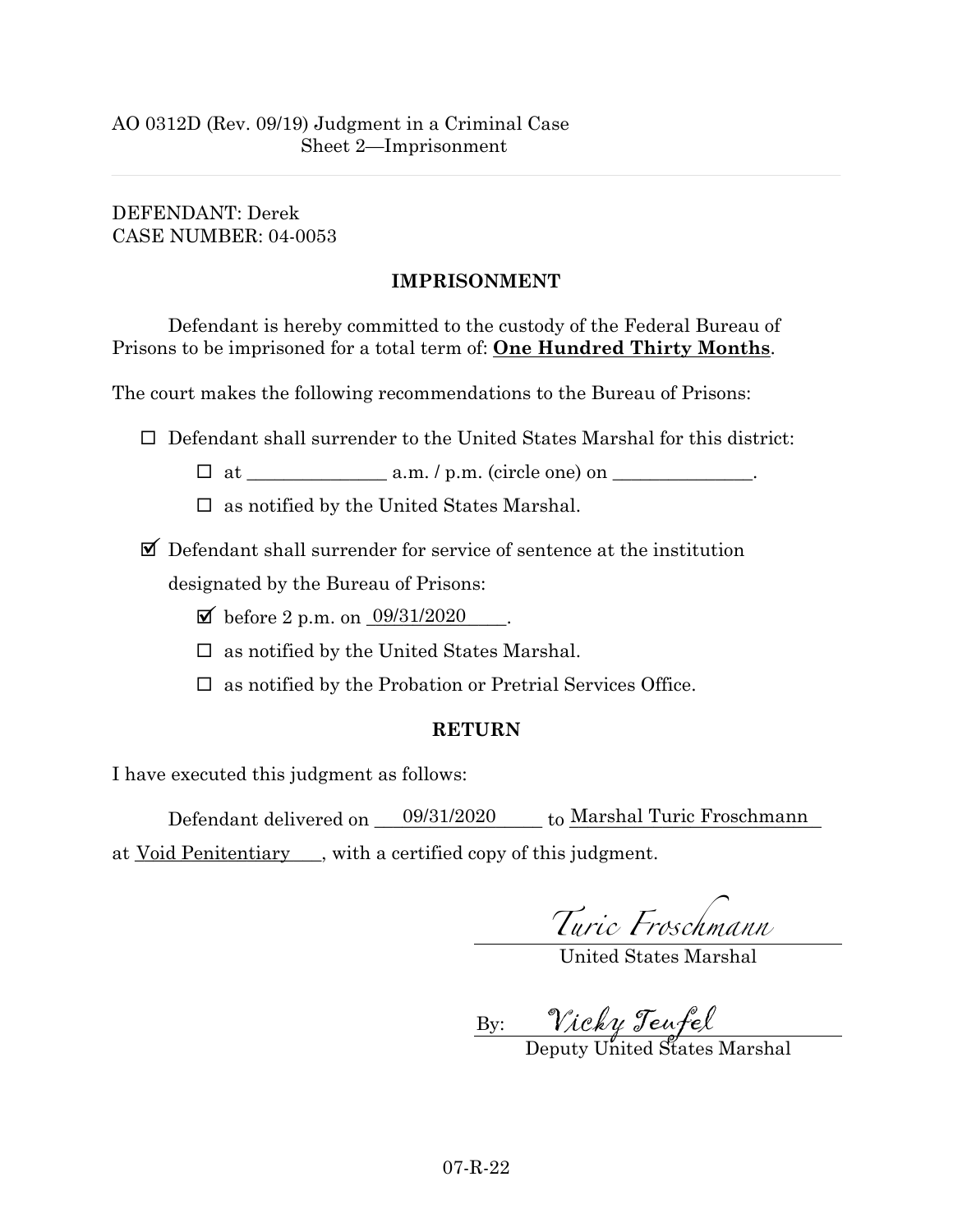# **[SHEETS 3 THROUGH 7 HAVE BEEN INTENTIONALLY OMITTED FROM THE RECORD]**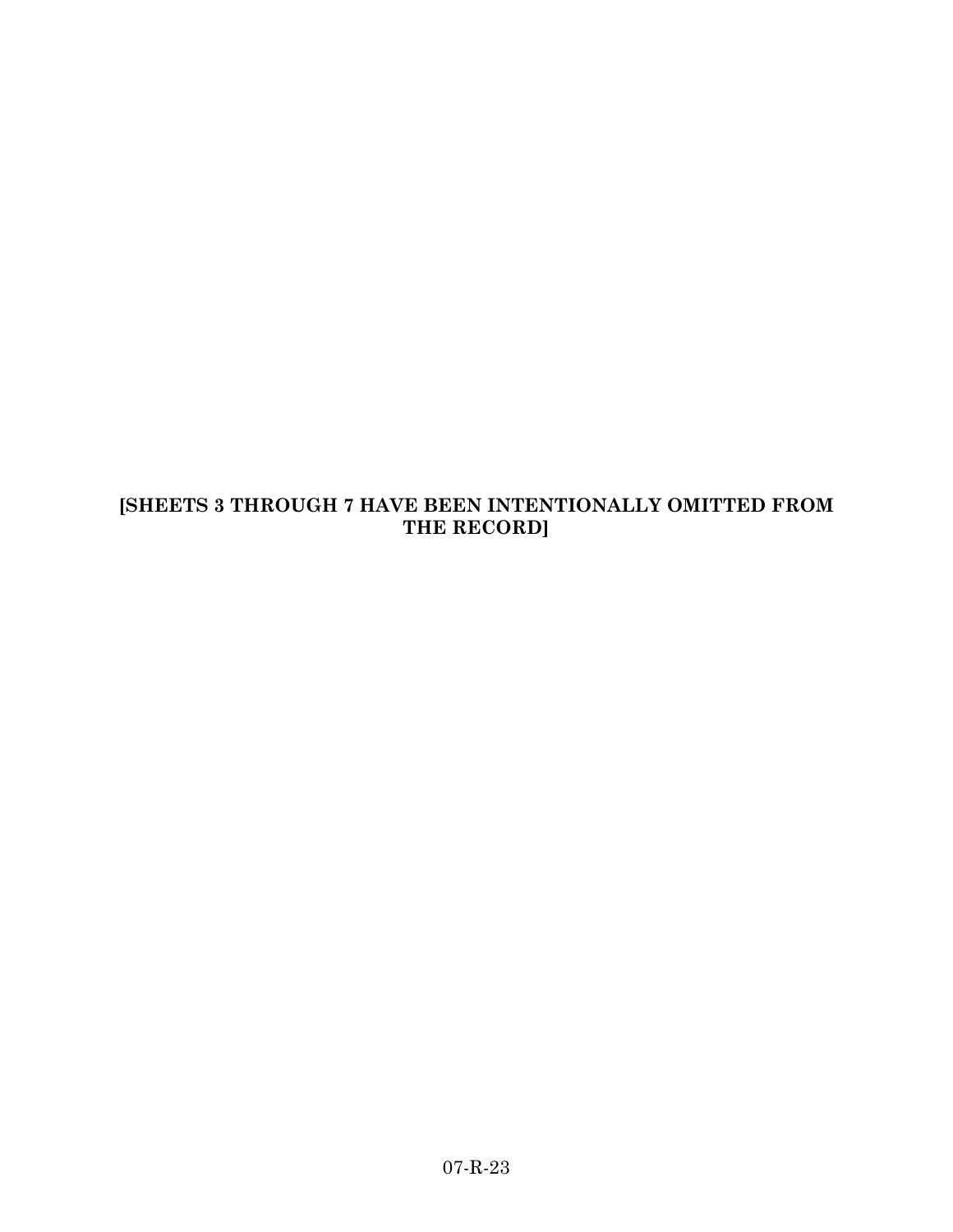# DEFENDANT: Derek CASE NUMBER: 04-0053

# **STATEMENT OF REASONS**

# **I. COURT FINDINGS ON PRESENTENCE INVESTIGATION REPORT**

- $\mathbf{\nabla}$  The court adopts the presentence investigation report without change.
- $\Box$  The court adopts the presentence investigation report with the following changes:
- $\square$  The record establishes no need for a presentence investigation report pursuant to Fed. R. Crim. P. 32.

# **II. COURT FINDING ON MANDATORY MINIMUM SENTENCE**

- $\square$  One or more counts of conviction carry a mandatory minimum term of imprisonment and the sentence imposed is at or above the applicable mandatory minimum term.
- $\square$  One or more counts of conviction carry a mandatory minimum term of imprisonment, but the sentence imposed is below a mandatory minimum term because the court has determined that the mandatory minimum does not apply based on:
	- $\square$  findings of fact in this case:
	- $\square$  substantial assistance (18 U.S.C. § 3553(e)).

\_\_\_\_\_\_\_\_\_\_\_\_\_\_\_\_\_\_\_\_\_\_\_\_\_\_\_\_\_\_\_\_\_\_\_\_\_\_\_\_\_.

 $\Box$  statutory safety valve (18 U.S.C. § 3553(f)).

\_\_\_\_\_\_\_\_\_\_\_\_\_\_\_\_\_\_\_\_\_\_\_\_\_\_\_\_\_\_\_\_\_\_\_\_\_\_\_\_\_.

 $\mathbb Z$  No count of conviction carries a mandatory minimum sentence.

# **III. COURT DETERMINATION OF GUIDELINE RANGE:**

| Total Offense Level: 29                                  |    |          |        |
|----------------------------------------------------------|----|----------|--------|
| Criminal History Category: III                           |    |          |        |
| Guideline Range: 108                                     |    | to $135$ | months |
| Supervised Release Range: $\frac{1}{1}$ to $\frac{5}{1}$ |    |          | years  |
| Fine range: $\frac{1}{2}$                                | to |          |        |

 $\blacktriangleright$  Fine waived or below the guideline range because of inability to pay.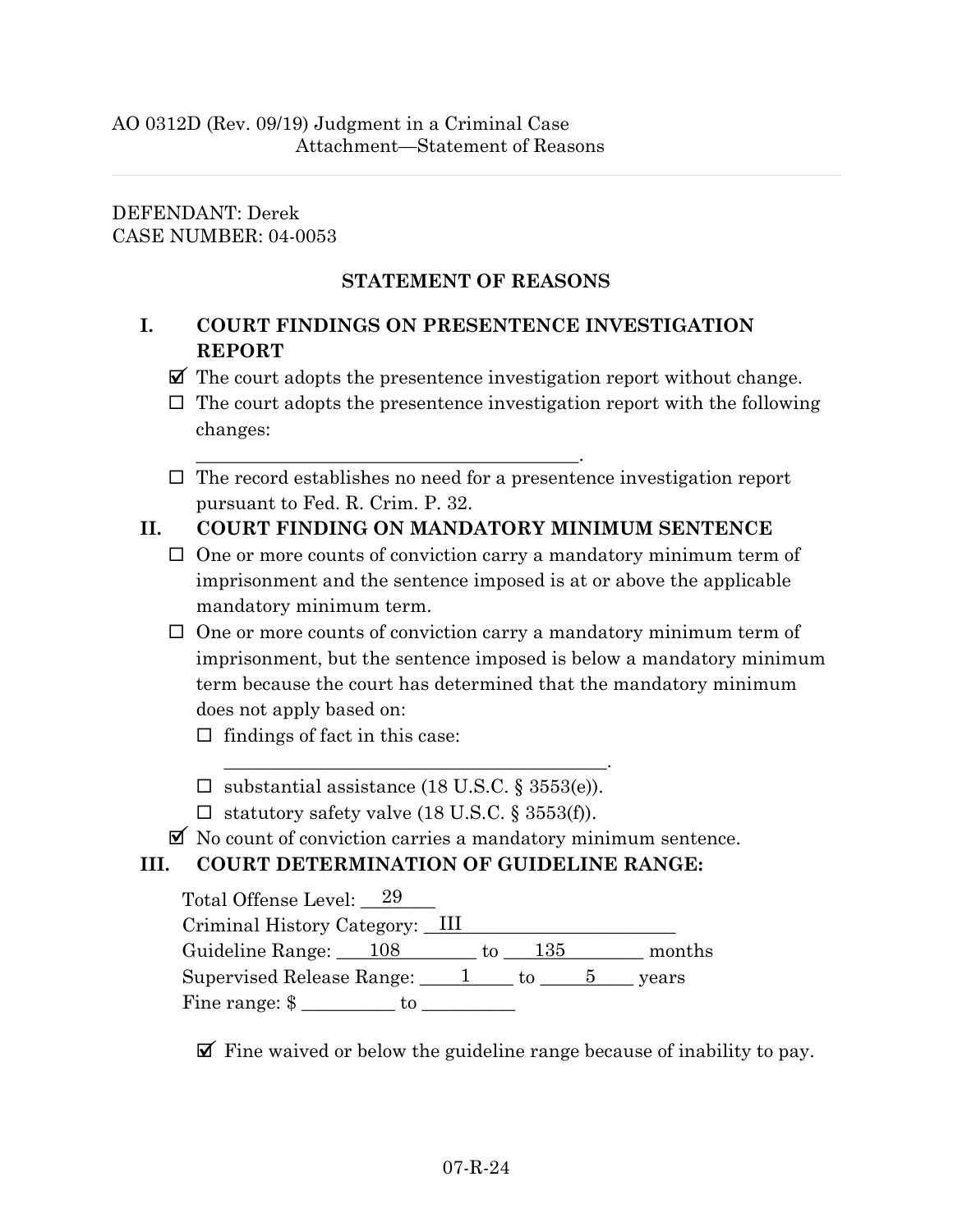#### UNITED STATES DISTRICT COURT DISTRICT OF WEST DAKOTA

| United States of America,   |                                       |
|-----------------------------|---------------------------------------|
| -against-<br>Maximum Derek, | 20-CR-0453<br><b>NOTICE OF APPEAL</b> |
| Defendant.                  |                                       |

NOTICE IS GIVEN that Maximum Derek, Defendant in the above-named case, hereby appeals to the United States Court of Appeals for the Fourteenth Circuit from the order dated September 17, 2020, sentencing Defendant to one hundred thirty months in prison.

 $\triangle$ puner des une Jeremy Bearimy, Esq.

Attorney for Defendant Federal Defenders of West Dakota 30 Garnett Street Jackson, West Dakota 19402

Dated: October 3, 2020

# CERTIFICATE OF SERVICE

I hereby certify that a copy hereof has been furnished to Trevor Bambadjan, Esq., Assistant United States Attorney, 47 Shellstrop Avenue, Jackson, West Dakota 19402, by electronic service on this 25<sup>th</sup> day of September, 2020.

 $\triangle$ poner deslime

Jeremy Bearimy, Esq. Attorney for Defendant

Dated: October 3, 2020